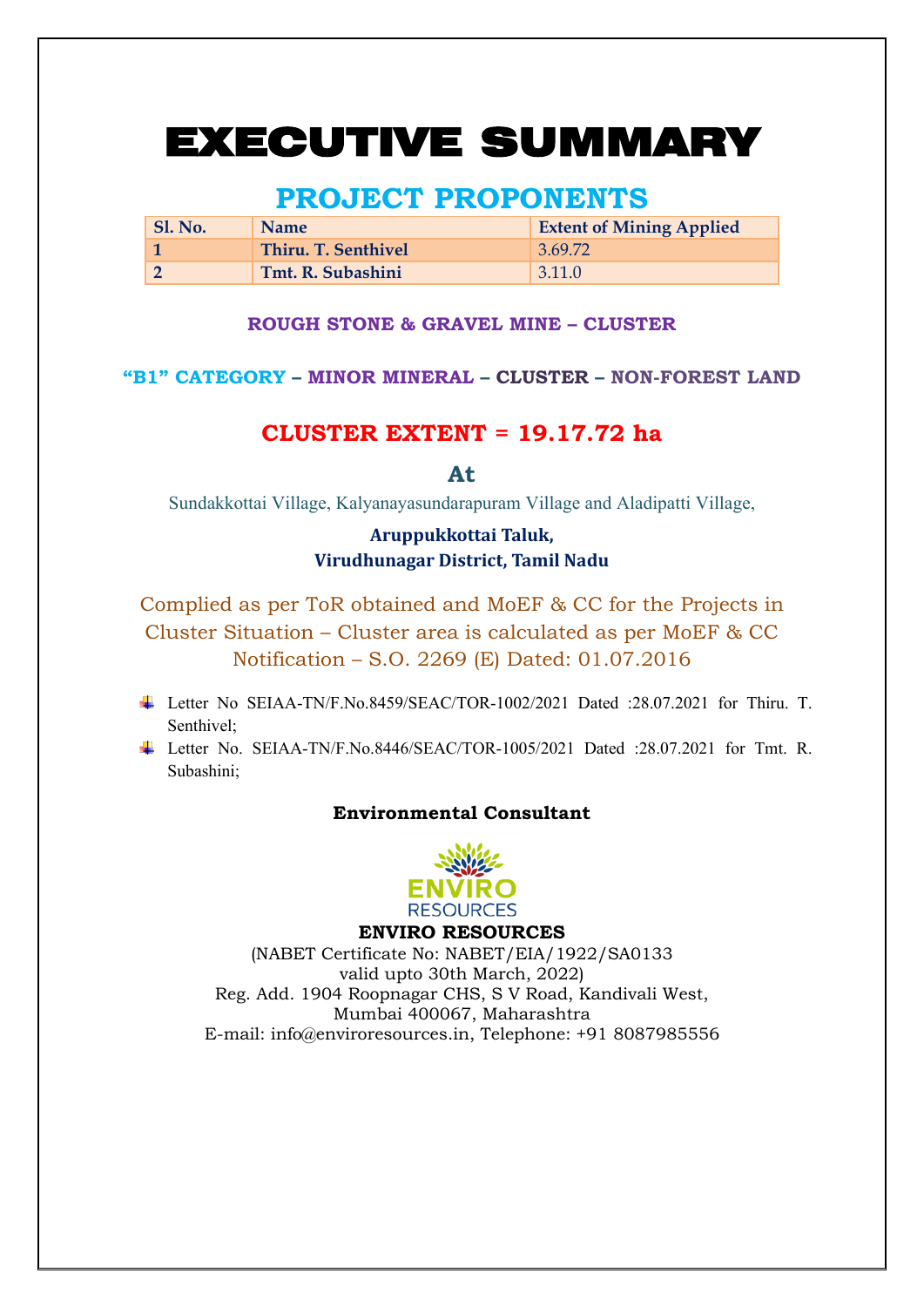Lessee: Thiru. T. Senthivel (Area: 3.69.72 Ha) and Tmt. R. Subashini (Area: 3.11.0 Ha) *Executive Summary*

## 1. **INTRODUCTION**

Rough Stone & Gravel is the major requirements for construction industry. This EIA report is prepared by considering Cumulative load of all proposed & existing Rough Stone & Gravel Quarries consisting of 3 Proposed + 4 Abandoned + 4 Existing Quarries with total extent of Cluster of.19.17.72 ha in Sundakkottai Village, Kalyanayasundarapuram Village and Aladipatti Village, Aruppukkottai Taluk, Virudhunagar District and Tamil Nadu State, cluster area calculated as per MoEF & CC Notification S.O. 2269(E) Dated 1st July 2016.

This EIA Report is prepared in compliance with ToR obtained vide –

- Letter No SEIAA-TN/F.No.8459/SEAC/TOR-1002/2021 Dated :28.07.2021 for P1;
- Letter No. SEIAA-TN/F.No.8446/SEAC/TOR-1005/2021 Dated :28.07.2021 for P2;

The Baseline Monitoring study has been carried out during the period of October 2021– December 2021 and this EIA and EMP report is prepared for considering cumulative impacts arising out of these projects, the Cumulative Environmental Impact Assessment study is undertaken, which is followed by preparation of a detailed Environmental Management Plan (EMP) individually to minimize those adverse impacts.

#### **"Draft EIA report prepared on the basis of ToR Issued for carrying out Public Hearing for the Grant of Environmental Clearance from SEIAA, - Tamil Nadu"**

| <b>PROPOSAL - M/s Thiru. T. Senthivel</b> |                                                                 |  |  |
|-------------------------------------------|-----------------------------------------------------------------|--|--|
| Name of the Project                       | T. Senthivel Rough Stone and Gravel Quarry                      |  |  |
| S.F. No.                                  | 72/2A, 72/2B, 72/3, 72/4, 72/5, 72/7, 73/5A & 73/5B, 4/1A       |  |  |
| Extent                                    | 3.69.72 ha                                                      |  |  |
| Land Type                                 | Patta Land                                                      |  |  |
|                                           | Sundakkottai & Kalyanasundarapuram Village, Taluk: Aruppukottai |  |  |
| Village Taluk and District                | District: Virudhunagar                                          |  |  |
|                                           | <b>PROPOSAL - Tmt. R. Subashini</b>                             |  |  |
| Name of the Project                       | R. Subashini Rough Stone and Gravel Quarry                      |  |  |
| S.F. No.                                  | 70/4, 70/5A1, 70/5A2, 70/5B, 70/6, 70/7 and 70/8, 54/2, 54/3    |  |  |
| Extent                                    | 3.11.0 Ha                                                       |  |  |
| Land Type                                 | Patta Land                                                      |  |  |
|                                           | Sundakkottai Village, Aladipatti Village, Taluk: Aruppukottai   |  |  |
| Village Taluk and District                | District: Virudhunagar                                          |  |  |

#### **1.1 DETAILS OF PROJECT PROPONENT –**

## **1.2 QUARRY DETAILS WITHIN 500 M RADIUS**

| SI.<br>N <sub>0</sub> | Name of the lessee           | <b>Village</b>                         | S.F. Nos                                                                                     | Extent<br>Area (Ha) |  |
|-----------------------|------------------------------|----------------------------------------|----------------------------------------------------------------------------------------------|---------------------|--|
|                       |                              | <b>Proposed</b>                        |                                                                                              |                     |  |
| 1.                    | Thiru. T. Senthivel          | Sundakottai and<br>Kalyanasundarapuram | 72/2A, 72/2B, 72/3, 72/4, 72/5, 72/7,<br>73/5A & 73/5B, 4/1A                                 | 3.69.72             |  |
| 2.                    | Tmt. R. Subashini            | Aladipatti and Sundakottai             | 70/4, 70/5A1, 70/5A2, 70/5B, 70/6,<br>70/7 and 70/8 in Aladipatti, 54/2,<br>54/3 Sundakottai | 3.11.0              |  |
| 3                     | Thiru. T. R.<br>Varadharajan | Sundakottai &<br>Aruppukottai          | 48/12, 13, 14, 50/2, 34, 5, 6 & 11                                                           | 2.22.5              |  |
| <b>Existing</b>       |                              |                                        |                                                                                              |                     |  |
|                       | S. Balasubramani             |                                        | 72/1,2,4A,4B ETC                                                                             | 2.26.5              |  |
| 2                     | R. R. Senthikumar            | Aladipatti, Aruppukottai               | 61/4, 63/5, 63/6, 64/1, 64/2                                                                 | 1.15.5              |  |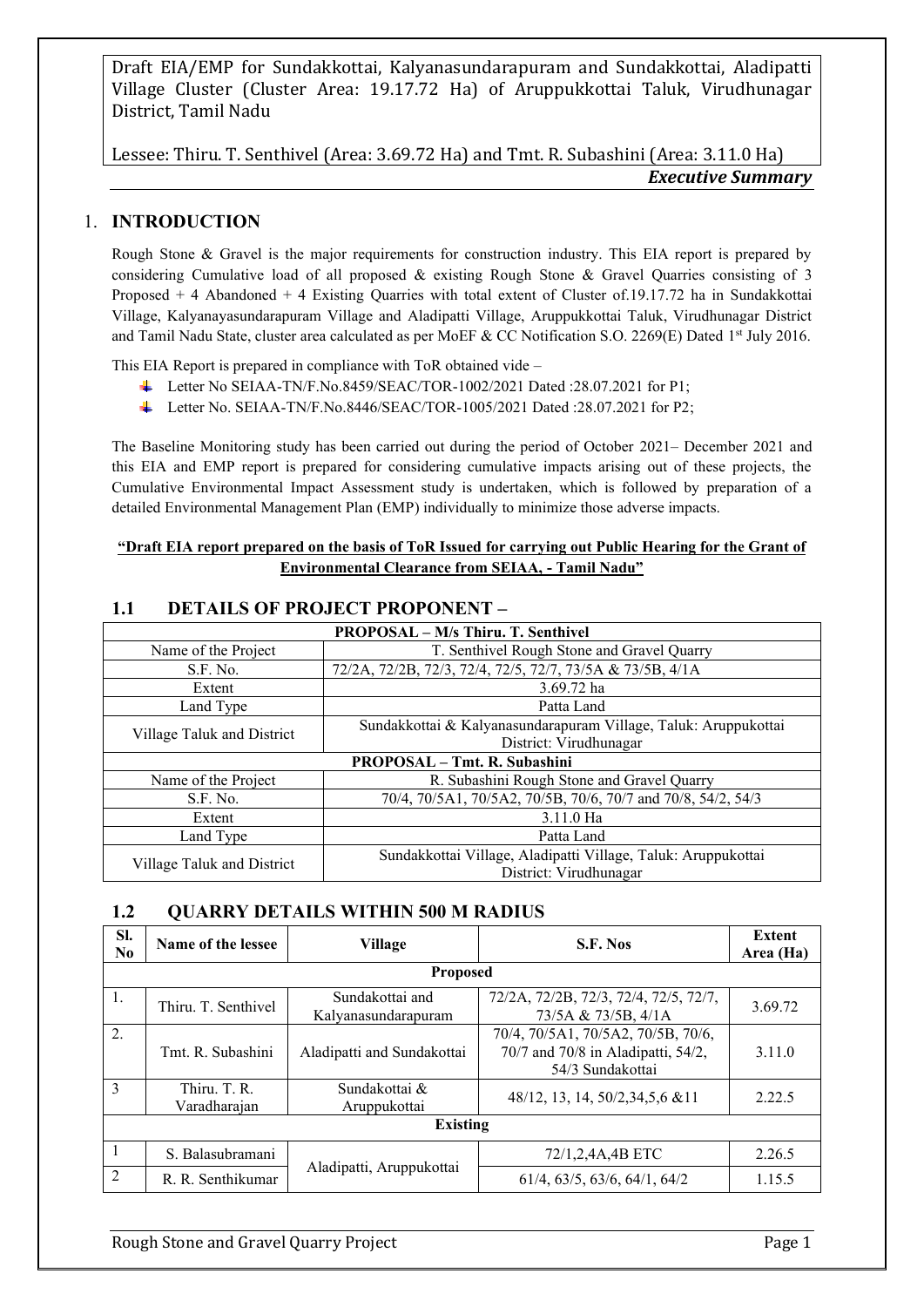Lessee: Thiru. T. Senthivel (Area: 3.69.72 Ha) and Tmt. R. Subashini (Area: 3.11.0 Ha) *Executive Summary*

|   | Raju             |                                        |                     |          |
|---|------------------|----------------------------------------|---------------------|----------|
| 3 | V. Rajkumar      |                                        | 61/1B2, 61/3, 61/5A | 0.71.5   |
| 4 | T. R Vardharajan | Sundakottai, Aruppukottai              | 53/4, 53/5A         | 1.40.5   |
|   | R. Sankar        | Kalaiyar Karisalkulam,<br>Aruppukottai | 46/1, 46/2A         | 2.20.5   |
| 6 | M. Ravi          | Kalaiyar Karisalkulam,<br>Aruppukottai | 40/4A, 40/4B        | 1.39.0   |
|   | A. Saraswathi    | Kalaiyar Karisalkulam,<br>Aruppukottai | 41/6, 45/3C         | 1.01.0   |
|   |                  |                                        | <b>Total Extent</b> | 19.17.72 |

## **1.3 SALIENT FEATURES OF THE PROPOSAL**

| <b>PROPOSAL - P1</b>              |                                                                                                                                                                                                                                      |             |  |
|-----------------------------------|--------------------------------------------------------------------------------------------------------------------------------------------------------------------------------------------------------------------------------------|-------------|--|
| Name of the Quarry                | T. Senthivel Rough Stone and Gravel Quarry                                                                                                                                                                                           |             |  |
| Toposheet No                      | $58 - 1/03$                                                                                                                                                                                                                          |             |  |
| Latitude between                  | 09°28'02.84"N-09°28'09.17"N                                                                                                                                                                                                          |             |  |
| Longitude between                 | 78°11'22.32"E - 78°11'31.77"E                                                                                                                                                                                                        |             |  |
| <b>Highest Elevation</b>          | 72 m AMSL                                                                                                                                                                                                                            |             |  |
| Proposed Depth of Mining          | The ultimate depth of mining is about $42m (2m$ Gravel $+ 40m$ Rough                                                                                                                                                                 |             |  |
|                                   | stone) below ground level.                                                                                                                                                                                                           |             |  |
| Geological Resources              | Rough Stone in m <sup>3</sup>                                                                                                                                                                                                        | Gravel $m3$ |  |
|                                   | 14,78,880                                                                                                                                                                                                                            | 73,944      |  |
| Mineable Reserves                 | Rough Stone in m <sup>3</sup>                                                                                                                                                                                                        | Gravel $m3$ |  |
|                                   | 4,17,600                                                                                                                                                                                                                             | 42,216      |  |
| <b>Ultimate Pit Dimension</b>     | $215$ m (L) x 117 m (W) x 42m (D) (BGL)                                                                                                                                                                                              |             |  |
| Water Level in the surrounds area | $60 - 65$ m bgl                                                                                                                                                                                                                      |             |  |
| Method of Mining                  | Opencast Mechanized Mining Method involving drilling and blasting                                                                                                                                                                    |             |  |
| Topography                        | Flat terrain, the area has gentle sloping towards South-eastern side and                                                                                                                                                             |             |  |
|                                   | altitude of the area is 72m above from Mean Sea level.                                                                                                                                                                               |             |  |
|                                   | Jack Hammer                                                                                                                                                                                                                          | 6 Nos       |  |
| Machinery proposed                | Compressor                                                                                                                                                                                                                           | 2 Nos       |  |
|                                   | Hydraulic Excavator                                                                                                                                                                                                                  | 2 Nos       |  |
|                                   | Tippers                                                                                                                                                                                                                              | 4 Nos       |  |
| <b>Blasting Method</b>            | The quarrying operation is proposed to carried out by Mechanized<br>Opencast Method in conjunction with conventional method of mining<br>using jack hammer drilling and blasting of shattering effect for loosen<br>the Rough Stone. |             |  |
| Proposed Manpower Deployment      | 32 Nos                                                                                                                                                                                                                               |             |  |
| Project Cost                      | Rs. 63,11,000/-                                                                                                                                                                                                                      |             |  |
| CER Cost @ 2% of Project Cost     | Rs. 1,27,000/-                                                                                                                                                                                                                       |             |  |
| Nearby Water Bodies               | Muthuramalingapuram Village Pond                                                                                                                                                                                                     | $2.5km$ W   |  |
| Greenbelt Development Plan        | Proposed to plant 620 trees in 5600 Sq.m area                                                                                                                                                                                        |             |  |
| Proposed Water Requirement        | 4 KLD                                                                                                                                                                                                                                |             |  |
| Nearest Habitation                | 1 km North East                                                                                                                                                                                                                      |             |  |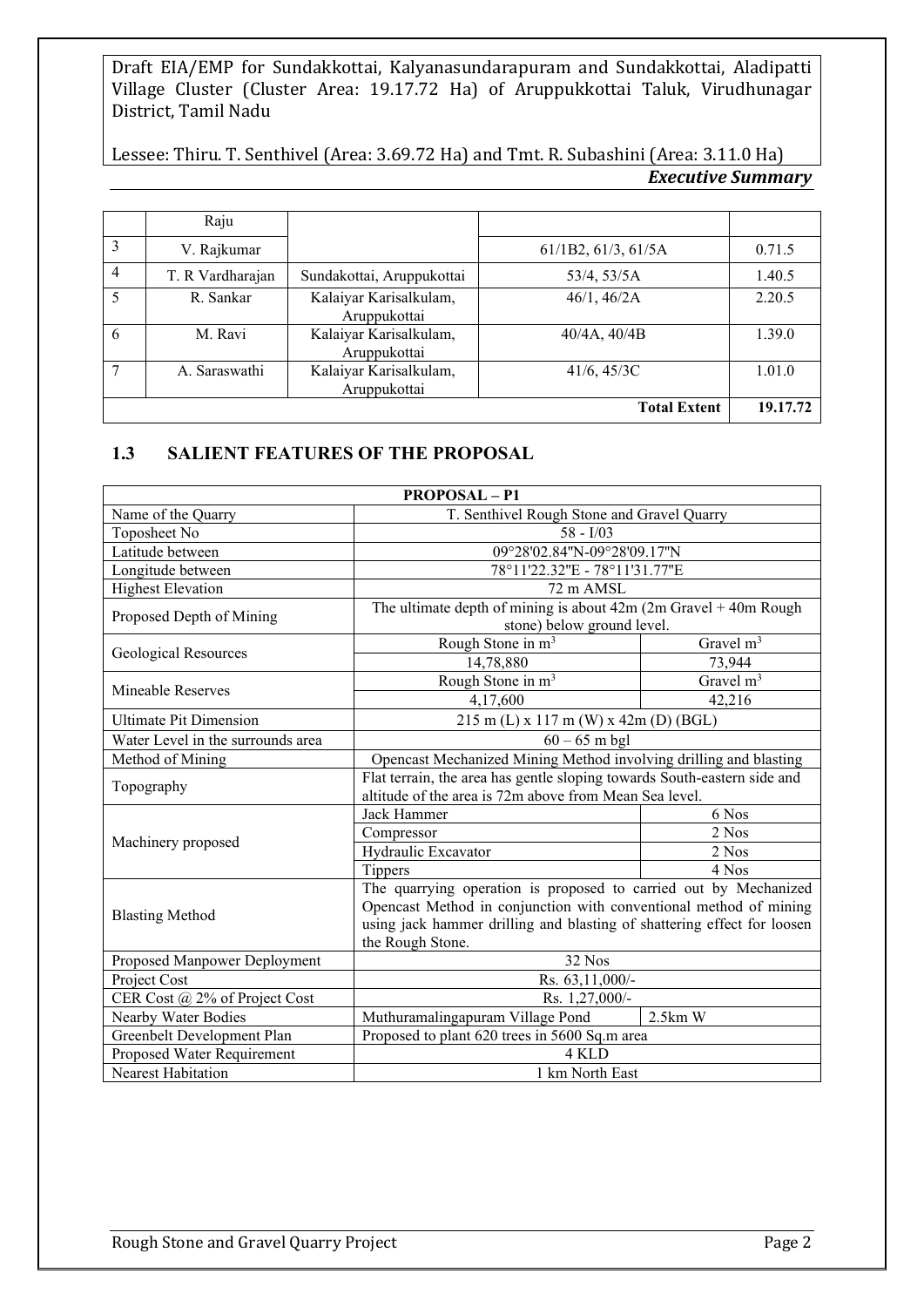Lessee: Thiru. T. Senthivel (Area: 3.69.72 Ha) and Tmt. R. Subashini (Area: 3.11.0 Ha) *Executive Summary*

| <b>PROPOSAL-P2</b>                                             |                                                                         |             |  |
|----------------------------------------------------------------|-------------------------------------------------------------------------|-------------|--|
| R. Subashini Rough Stone & Gravel Quarry<br>Name of the Quarry |                                                                         |             |  |
| Toposheet No                                                   | $58 - 1/03$                                                             |             |  |
| Latitude between                                               | 09°28'21.45"N-09°28'27.70"N                                             |             |  |
| Longitude between                                              | 78°11'21.10"E-78°11'28.71"E                                             |             |  |
| <b>Highest Elevation</b>                                       | 72 m AMSL                                                               |             |  |
|                                                                | The ultimate depth of mining is about $47m$ (2m Gravel + 5m Weathered   |             |  |
| Proposed Depth of Mining                                       | Rock + 40m Rough Stone) below ground level.                             |             |  |
|                                                                | Rough Stone in m <sup>3</sup>                                           | Gravel $m3$ |  |
| Geological Resources                                           | 12,44,000                                                               | 62,200      |  |
| Mineable Reserves                                              | Rough Stone in m <sup>3</sup>                                           | Gravel $m3$ |  |
|                                                                | 2,96,445                                                                | 35,044      |  |
| <b>Ultimate Pit Dimension</b>                                  | 193 m (L) x 119 m (W) x 47 m (D) (BGL)                                  |             |  |
| Water Level in the surrounds area                              | $60 - 65$ m bgl                                                         |             |  |
| Method of Mining                                               | Opencast Mechanized Mining Method involving drilling and blasting       |             |  |
| Topography                                                     | Altitude of the area is 72m above from Mean Sea level                   |             |  |
|                                                                | Jack Hammer                                                             | 4 Nos       |  |
| Machinery proposed                                             | Compressor                                                              | 1 Nos       |  |
|                                                                | Hydraulic Excavator                                                     | 1 Nos       |  |
|                                                                | Tippers                                                                 | 2 Nos       |  |
|                                                                | The quarrying operation is proposed to carried out by Mechanized        |             |  |
| <b>Blasting Method</b>                                         | Opencast Method in conjunction with conventional method of mining       |             |  |
|                                                                | using jack hammer drilling and blasting of shattering effect for loosen |             |  |
|                                                                | the Rough Stone.                                                        |             |  |
| Proposed Manpower Deployment                                   | 20 Nos                                                                  |             |  |
| Project Cost                                                   | Rs. 66,57,000/-                                                         |             |  |
| CER Cost @ 2% of Project Cost                                  | Rs. 1,34,000/-                                                          |             |  |
| Nearby Water Bodies                                            | Muthuramalingapuram Village Pond<br>$2.5km$ W                           |             |  |
| Greenbelt Development Plan                                     | Proposed to plant 1500 trees in 14050 Sq.m area.                        |             |  |
| Proposed Water Requirement                                     | 4 KLD                                                                   |             |  |
| Nearest Habitation                                             | 1.0 km North East                                                       |             |  |

## **1.4 STATUTORY DETAILS**

#### **PROPOSAL – P1**

- The proponent applied for Rough Stone and Gravel Quarry Lease Dated: 18.12.2020
- Precise Area Communication Letter was issued by the District Collector, Virudhunagar Rc.No.KV1/518/2020-Mines, Dated: 18.12.2021
- The Mining Plan was prepared by Recognized Qualified Person and approved by Assistant Director, Geology and Mining, Virudhunagar District, vide Roc. No.: KVI/469/2020/Mines Dated :18.12.2020
- The proposed project falls under "B1" Category as per Order Dated: 04.09.2018 & 13.09.2018 passed by Hon'ble National Green tribunal, New Delhi in O.A. No. 173 of 2018 & O.A. No, 186 of 2016 and MoEF & CC Office Memorandum F. No. L-11011/175/2018-IA-II (M) Dated: 12.12.2018
- Proponent applied for ToR for Environmental Clearance and got the TOR vide a letter No. SEIAA/TN/F.No.8459/SEAC/ToR-1002/2021 dated 28.07.2021.

#### **PROPOSAL – P2**

- The proponent applied for Rough Stone and Gravel Quarry Lease Dated: 18.12.2020
- Precise Area Communication Letter was issued by the District Collector, Tiruppur R.C.No.518/2020/Mines Dated: 18.12.2020
- **•** The Mining Plan was prepared by Recognized Qualified Person and approved by Assistant Director, Geology and Mining, Virudhunagar District, vide R.C. No.: KVI/518/2020/Mines Dated :09.02.2021
- The proposed project falls under "B1" Category as per Order Dated: 04.09.2018 & 13.09.2018 passed by Hon'ble National Green tribunal, New Delhi in O.A. No. 173 of 2018 & O.A. No, 186 of 2016 and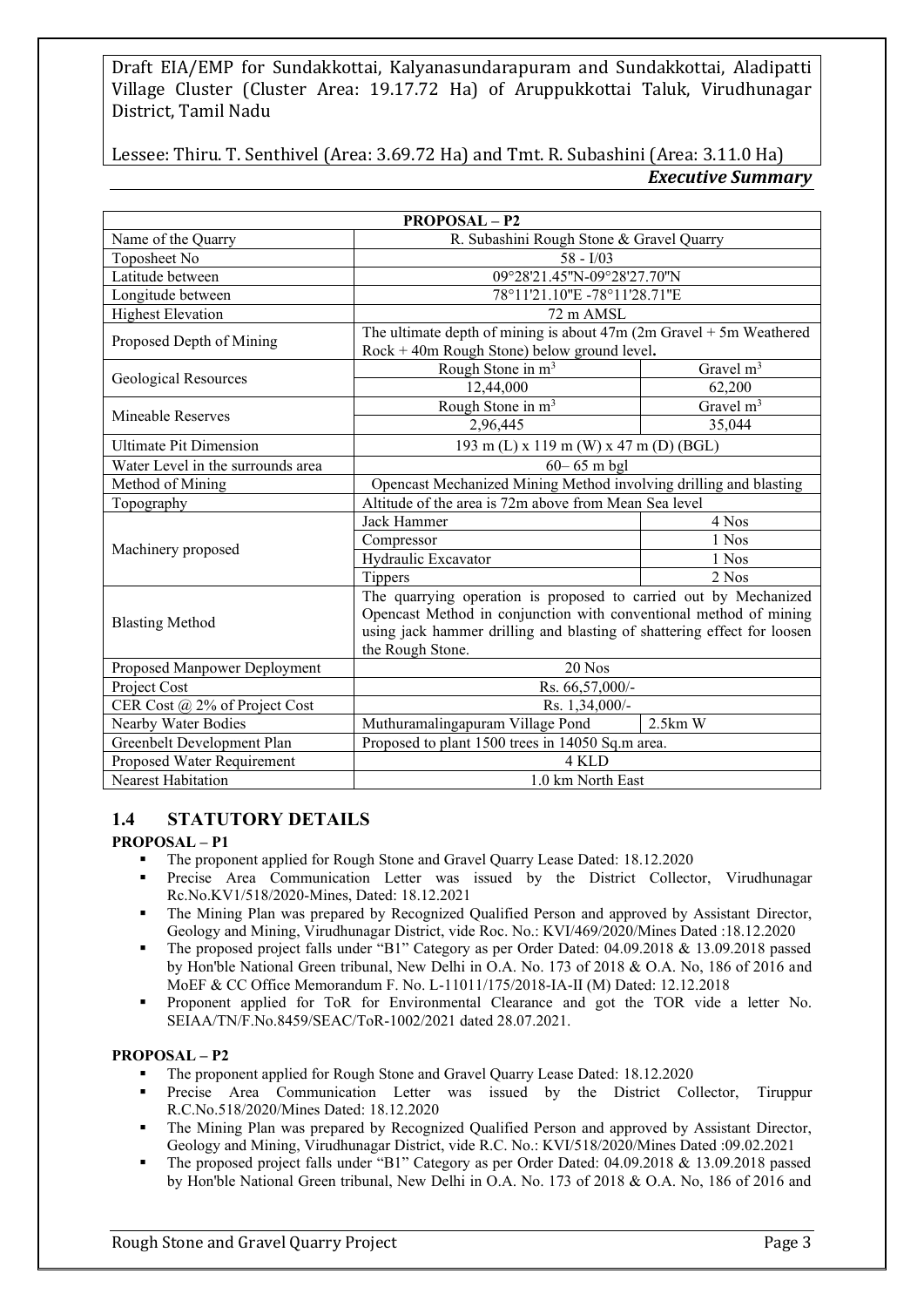Lessee: Thiru. T. Senthivel (Area: 3.69.72 Ha) and Tmt. R. Subashini (Area: 3.11.0 Ha) *Executive Summary*

MoEF & CC Office Memorandum F. No. L-11011/175/2018-IA-II (M) Dated: 12.12.2018

▪ Proponent applied for ToR for Environmental Clearance and got the TOR vide a letter No. SEIAA/TN/F.No.8446/SEAC/ToR-1005/2021dated 28.07.2021

## 2. **PROJECT DESCRIPTION**

The proposed projects are site specific and there is no additional area required for this project. There is no effluent generation/discharge from the proposed quarries.

Method is mining is common for all the proposed quarries in the cluster. Rough Stone is proposed to be excavated by opencast mechanized method involving splitting of rock mass of considerable volume from the parent rock mass by jackhammer drilling and blasting, hydraulic excavators are used for loading the Rough Stone from pithead to the needy crushers and rock breakers to avoid secondary blasting.

## **2.1 SITE CONNECTIVITY TO THE PROJECT AREA**

|                        | $NH-45B$ - Madurai – Thoothukudi – 10km – NW |
|------------------------|----------------------------------------------|
| <b>Nearest Roadway</b> | $SH-47$ -Aruppukottai – Tiruchuli – 4km – NW |
| <b>Nearest Village</b> | Aladipatti $-1.0$ km-NorthEast               |
| <b>Nearest Town</b>    | Aruppukkottai-9.4km in the NW                |
| <b>Nearest Railway</b> | Tiruchuli Railway station $-7km - NE$        |
| <b>Nearest Airport</b> | Madurai Airport – 50km – NW                  |
| <b>Seaport</b>         | Gulf of Manar-46 km – South East             |

## **2.2 LAND USE PATTERN OF THE LEASE APPLIED AREA**

|              | <b>Description</b> | Thiru. T. Senthivel         |                                                        | Tmt. R. Subashini          |                                                     |
|--------------|--------------------|-----------------------------|--------------------------------------------------------|----------------------------|-----------------------------------------------------|
| S.<br>No.    |                    | <b>Present area</b><br>(Ha) | Area at the end of<br>this quarrying<br>period<br>(Ha) | <b>Present</b><br>area(Ha) | Area at the end of this<br>quarrying period<br>(Ha) |
| 1.           | Area under         | Nil                         | 2.11.00                                                | Nil                        | 1.57.5                                              |
|              | Quarrying          |                             |                                                        |                            |                                                     |
| 2.           | Infrastructure     | Nil                         | 0.01.00                                                | Nil                        | 0.01.0                                              |
| 3.           | Roads              | Nil                         | 0.02.00                                                | Nil                        | 0.02.0                                              |
| 4.           | Green Belt         | Nil                         | 0.28.00                                                | Nil                        | 1.40.5                                              |
| 5.           | Unutilized Area    | 3.69.72                     | 1.27.72                                                | 3.11.0                     | 0.10.0                                              |
| <b>Total</b> |                    | 3.69.72                     | 3.69.72                                                | 3.11.0                     | 3.11.0                                              |

## **2.3 OPERATIONAL DETAILS OF LEASE APPLIED AREA**

| THIRU. T. SENTHIVEL                                  |                                                         |        |  |
|------------------------------------------------------|---------------------------------------------------------|--------|--|
| <b>PARTICULARS</b>                                   | <b>DETAILS</b>                                          |        |  |
|                                                      | <b>Rough Stone</b>                                      | Gravel |  |
| Geological Resources in m <sup>3</sup>               | 14,78,880                                               | 73,944 |  |
| Mineable Reserves in m <sup>3</sup>                  | 417600                                                  | 42216  |  |
| Mining Plan Period                                   | 10 Years                                                |        |  |
| Number of Working Days                               | 300 Days                                                |        |  |
| Production per day in $m3$                           | 139.2                                                   |        |  |
| No of Lorry loads $(6 \text{ m}^3 \text{ per load})$ | 23                                                      |        |  |
| Total Depth of Mining                                | $42m$ (2m Gravel + 40m Rough stone) below ground level. |        |  |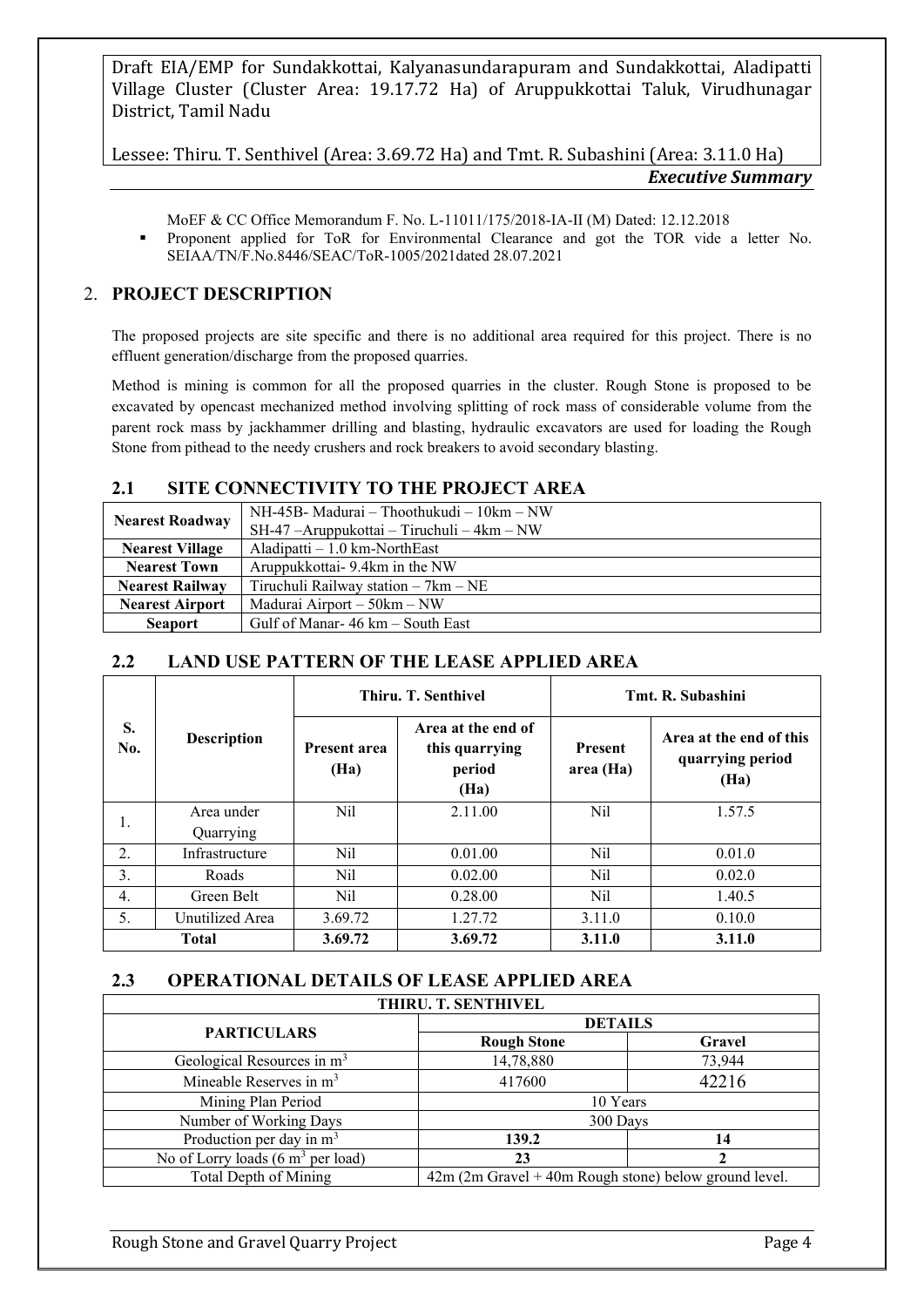Lessee: Thiru. T. Senthivel (Area: 3.69.72 Ha) and Tmt. R. Subashini (Area: 3.11.0 Ha) *Executive Summary*

| <b>TMT. R. SUBASHINI</b>               |                                                         |         |  |
|----------------------------------------|---------------------------------------------------------|---------|--|
| <b>PARTICULARS</b>                     | <b>DETAILS</b>                                          |         |  |
|                                        | <b>Rough Stone</b>                                      | Gravel  |  |
| Geological Resources in m <sup>3</sup> | 12,44,000                                               | 31,100  |  |
| Mineable Reserves in m <sup>3</sup>    | 296445                                                  | 35,044  |  |
| Mining Plan Period                     | 10 Years                                                | 7 Years |  |
| Number of Working Days                 | 300 Days                                                |         |  |
| Production per day in $m3$             | 98.8                                                    | 16.6    |  |
| No of Lorry loads $(6m3$ per load)     | 16                                                      |         |  |
| Total Depth of Mining                  | $47m$ (2m Gravel + 5m Weathered Rock + 40m Rough Stone) |         |  |

#### **2.4 YEAR-WISE PRODUCTION PLAN**

| Thiru. T. Senthivel              |                               |                              |  |
|----------------------------------|-------------------------------|------------------------------|--|
| <b>YEAR</b>                      | ROUGH STONE $(m^3)$           | GRAVEL(m <sup>3</sup> )      |  |
| i.                               | 43000                         | 11696                        |  |
| $\overline{\ddot{\mathbf{u}}}$ . | 43000                         | 8944                         |  |
| iii.                             | 41250                         | 21576                        |  |
| iv.                              | 41750                         | $\overline{\phantom{m}}$     |  |
| V.                               | 45000                         | $\qquad \qquad \blacksquare$ |  |
| $\overline{vi.}$                 | 41100                         | $\qquad \qquad \blacksquare$ |  |
| vii.                             | 41500                         | $\qquad \qquad \blacksquare$ |  |
| viii.                            | 38200                         | $\qquad \qquad \blacksquare$ |  |
| ix.                              | 44000                         | $\overline{\phantom{a}}$     |  |
| X.                               | 38800                         |                              |  |
| <b>TOTAL</b>                     | 417600                        | 42216                        |  |
|                                  | Tmt. R. Subashini             |                              |  |
| <b>YEAR</b>                      | ROUGH STONE (m <sup>3</sup> ) | GRAVEL(m <sup>3</sup> )      |  |
| I.                               | 43000                         | 11696                        |  |
| II.                              | 43000                         | 8944                         |  |
| III.                             | 41250                         | 21576                        |  |
| IV.                              | 41750                         |                              |  |
| V.                               | 45000                         |                              |  |
| VI.                              | 41100                         |                              |  |
| VII.                             | 41500                         |                              |  |
| VIII.                            | 38200                         |                              |  |
| IX.                              | 44000                         | $\qquad \qquad \blacksquare$ |  |
| X.                               | 38800                         |                              |  |
| <b>TOTAL</b>                     | 417600                        | 42216                        |  |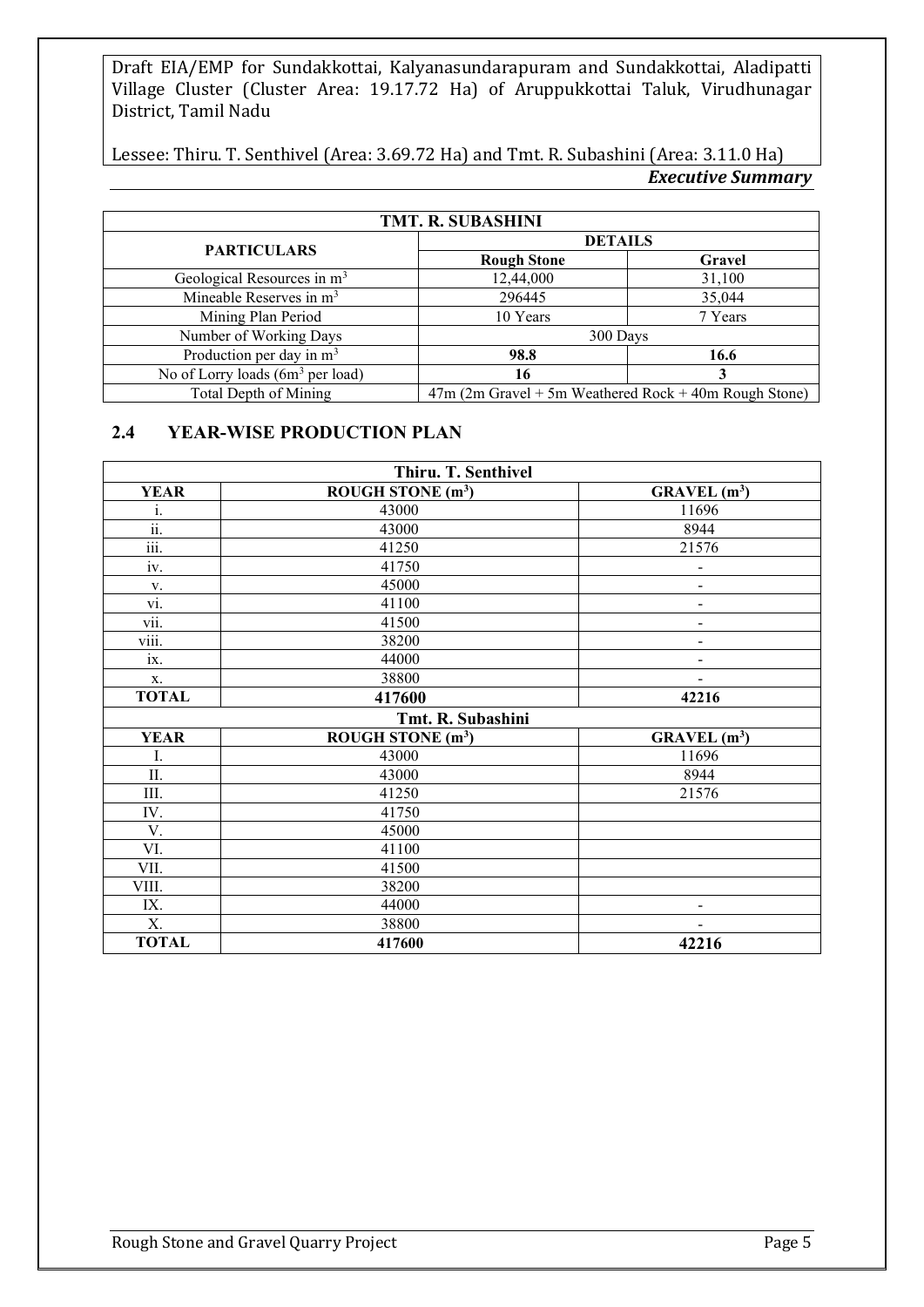Lessee: Thiru. T. Senthivel (Area: 3.69.72 Ha) and Tmt. R. Subashini (Area: 3.11.0 Ha)

#### *Executive Summary*



**FIGURE – 1: GOOGLE IMAGE SHOWING APPLIED QUARRY LEASE AREA – THIRU. T. SENTHIVEL** 

Rough Stone and Gravel Quarry Project **Page 6**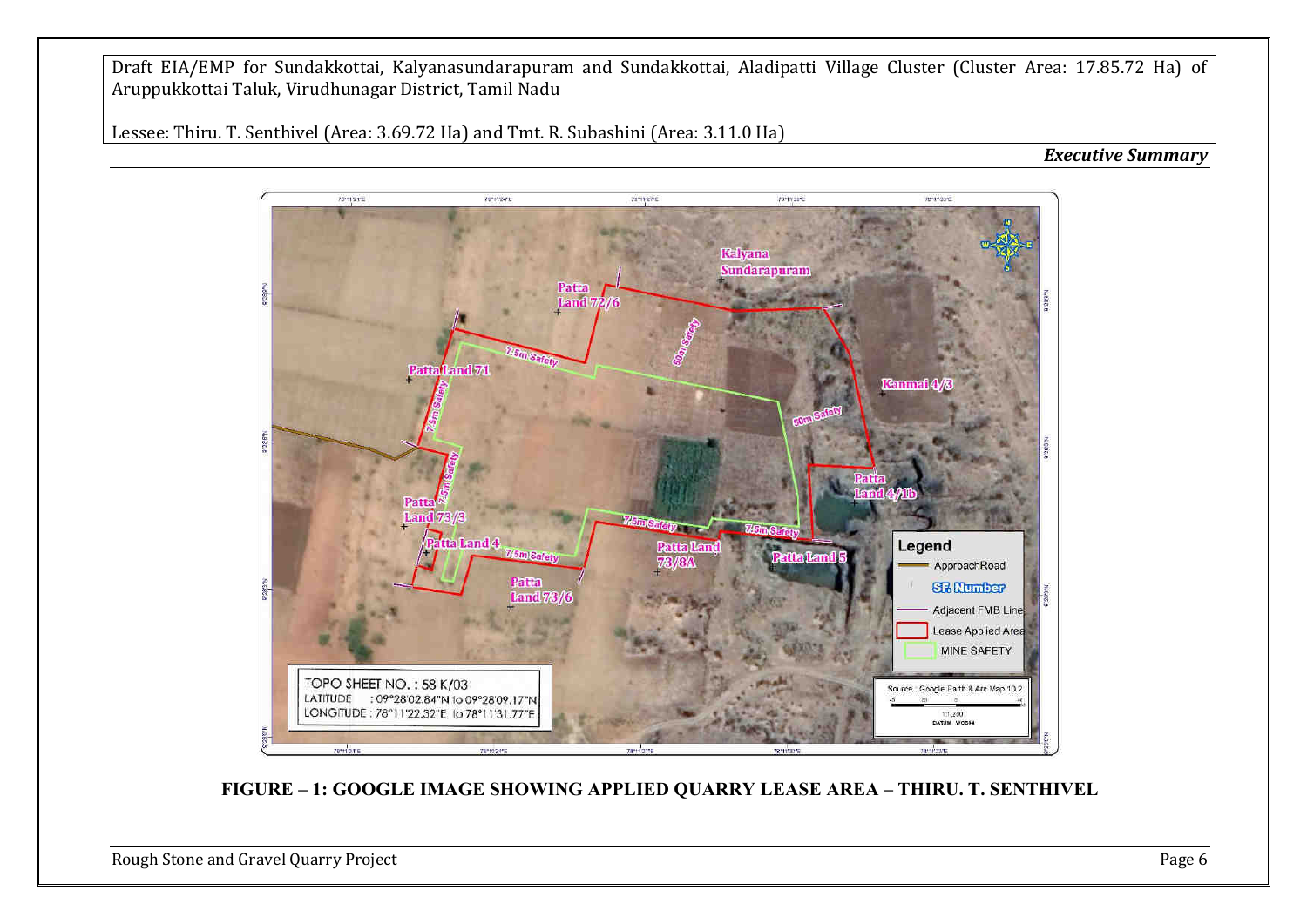Lessee: Thiru. T. Senthivel (Area: 3.69.72 Ha) and Tmt. R. Subashini (Area: 3.11.0 Ha)

#### *Executive Summary*



**FIGURE – 2: GOOGLE IMAGE SHOWING APPLIED QUARRY LEASE AREA – TMT. R. SUBASHINI** 

Rough Stone and Gravel Quarry Project **Page 7** and Stone and Gravel Quarry Project **Page 7**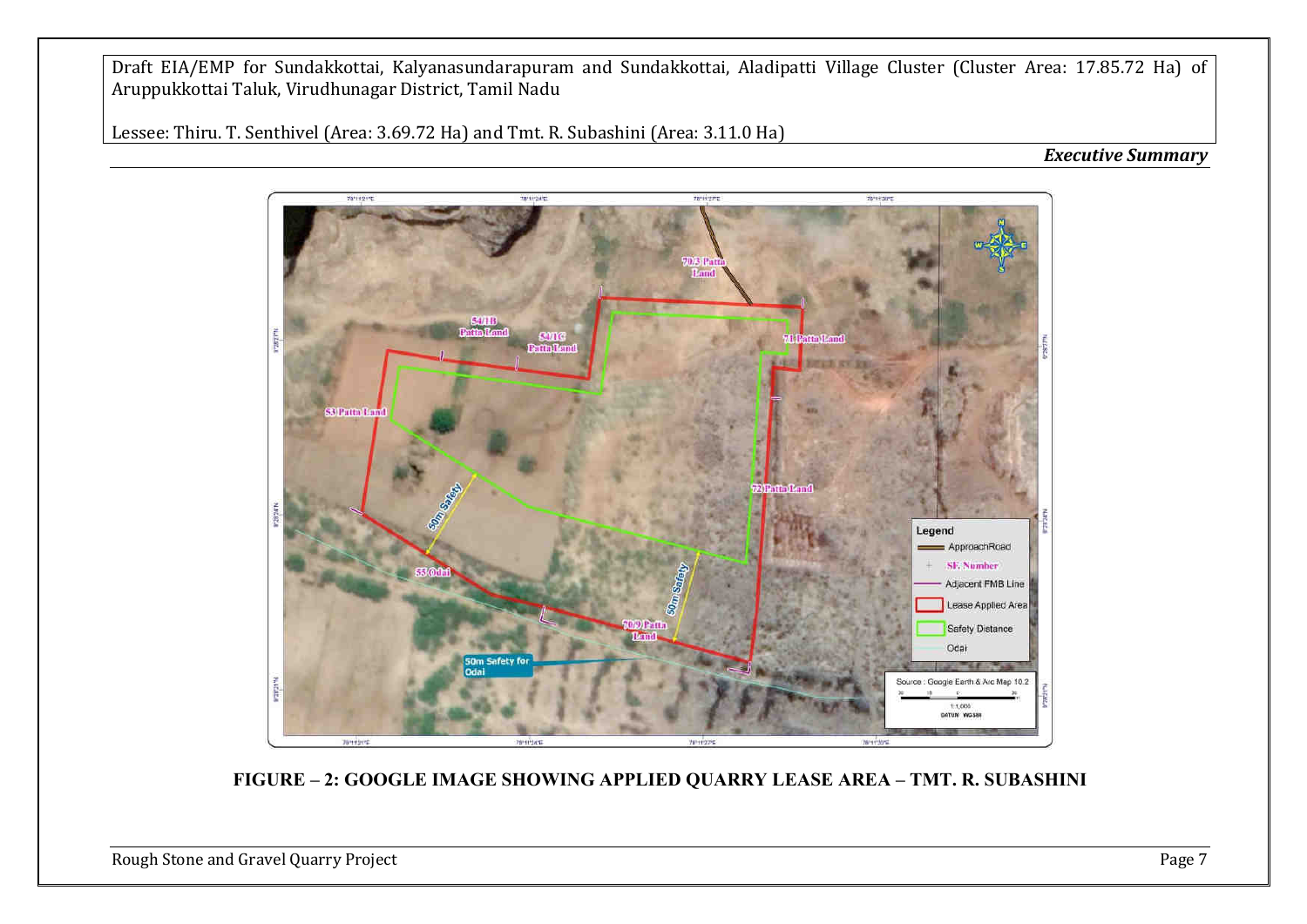Lessee: Thiru. T. Senthivel (Area: 3.69.72 Ha) and Tmt. R. Subashini (Area: 3.11.0 Ha)





Rough Stone and Gravel Quarry Project **Page 8**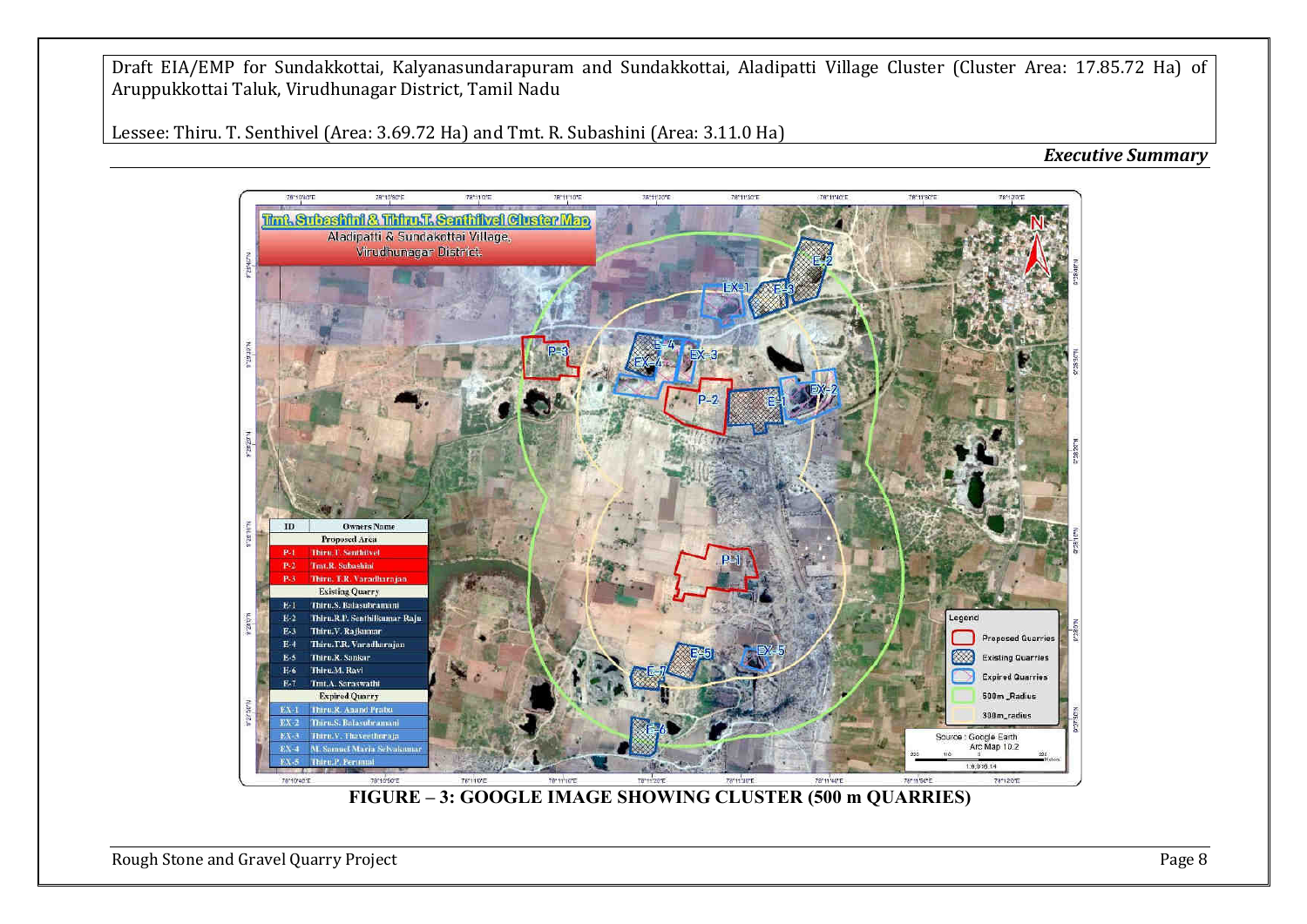Lessee: Thiru. T. Senthivel (Area: 3.69.72 Ha) and Tmt. R. Subashini (Area: 3.11.0 Ha)

*Executive Summary*



Rough Stone and Gravel Quarry Project **Page 9** and Contact Page 9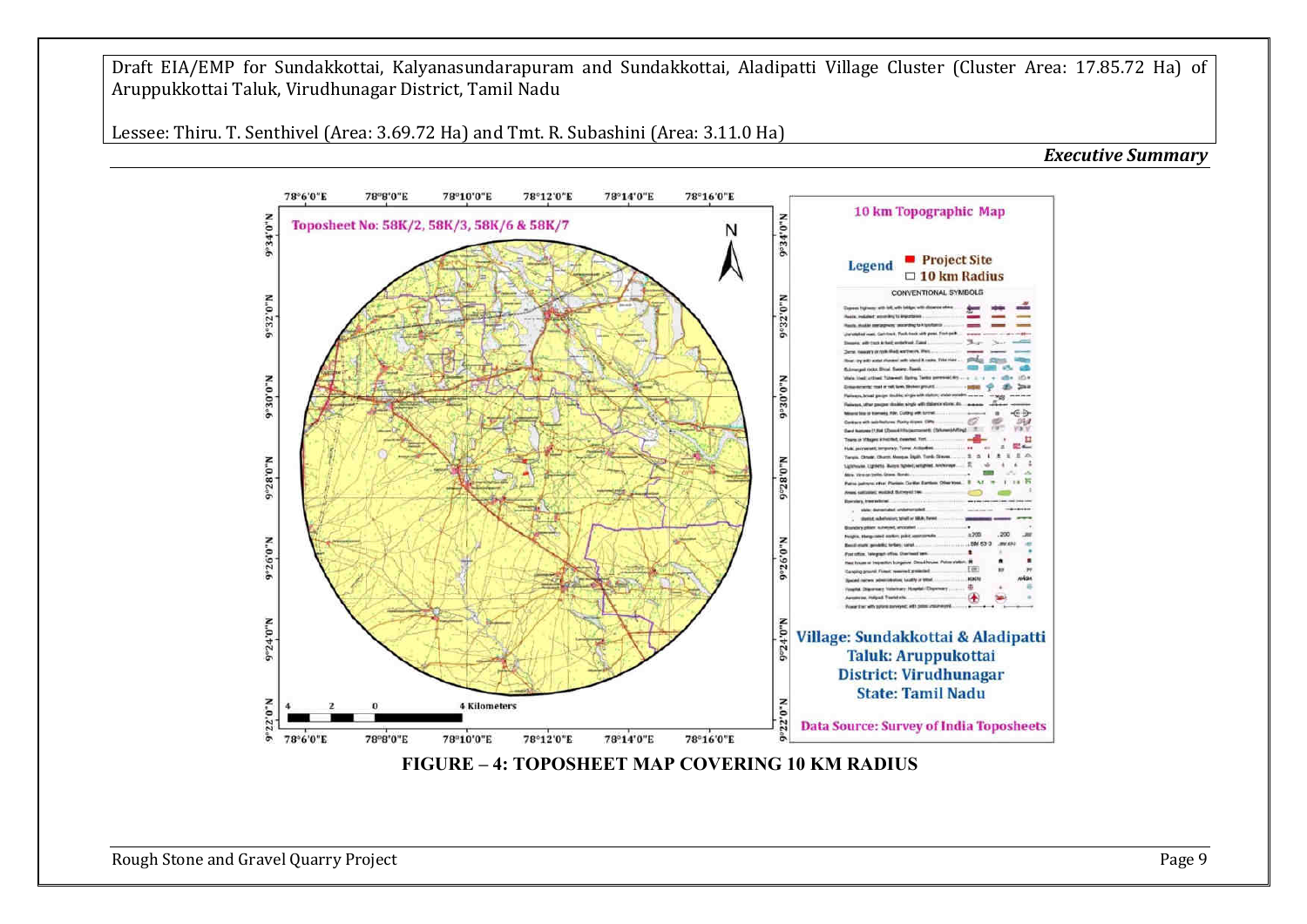Lessee: Thiru. T. Senthivel (Area: 3.69.72 Ha) and Tmt. R. Subashini (Area: 3.11.0 Ha) *Executive Summary*

## **2.5 METHOD OF MINING**

Proposed Method of Mining is common for all the Proposed Projects – The method of mining is Opencast Mechanized Mining Method is being proposed by formation of 5.0-meter height bench with a bench width not less than the bench height.

The Rough Stone is a batholith formation and the splitting of rock mass of considerable volume from the parent rock mass will be carried out by deploying jackhammer drilling and Slurry Explosives will be used for blasting. Hydraulic Excavators attached with Rock Breakers unit will be deployed for breaking large boulders to required fragmented sizes to avoid secondary blasting and hydraulic excavators attached with bucket unit will be deployed for loading the Rough Stone into the tippers and then the stone is transported from pithead to the nearby crushers.

## **2.6 PROPOSED MACHINERY DEPLOYMENT**

| S.No | <b>Particulars</b>          | <b>T. Senthivel</b> | R. Subashini |
|------|-----------------------------|---------------------|--------------|
| 1.   | Mine Foreman/ Manager       |                     |              |
| 2.   | Blaster/mate                |                     |              |
| 3.   | Excavator-Operator & Driver | 6                   | 3            |
| 4.   | Jack hammer operator        | 12                  | 8            |
|      | <b>Semi-Skilled Labour</b>  |                     |              |
| 5.   | Watchman/ Security          |                     |              |
|      | <b>Unskilled Labour</b>     |                     |              |
| 6.   | Labour & Helper             | 5                   | 3            |
| 7.   | Cleaner                     |                     | 3            |
|      | <b>Total</b>                | 32                  | 20           |

## **2.7 CONCEPTUAL MINING PLAN/ FINAL MINE CLOSURE PLAN**

- $\downarrow$  At the end of life of mine, the excavated mine pit / void will act as artificial reservoir for collecting rain water and helps to meet out the demand or crises during drought season.
- After mine closure the greenbelt developed along the safety barrier and top benches and temporary water reservoir will enhance the ecosystem
- $\ddot{\phantom{0}}$ Mine Closure is a process of returning a disturbed site to its natural state or which prepares it for other productive uses that prevents or minimizes any adverse effects on the environment or threats to human health and safety.
- <sup>+</sup> The principle closure objectives are for rehabilitated mines to be physically safe to humans and animals, geo-technically stable, geo-chemically non-polluting/ non-contaminating, and capable of sustaining an agreed post-mining land use.

| <b>PROPOSAL</b> – P1 |                      |                 |                    |  |  |  |
|----------------------|----------------------|-----------------|--------------------|--|--|--|
| Pit                  | Length $(Max)$ (m)   | Width (Max) (m) | Depth (Max)        |  |  |  |
|                      | 215                  | 17،             | $42 \text{ m}$ bgl |  |  |  |
|                      | <b>PROPOSAL</b> – P2 |                 |                    |  |  |  |
| Pit                  | Length $(Max)$ (m)   | Width (Max) (m) | Depth (Max)        |  |  |  |
|                      | 193                  | 19              | $47 \text{ m}$ bgl |  |  |  |

#### **2.8 ULTIMATE PIT DIMENSION**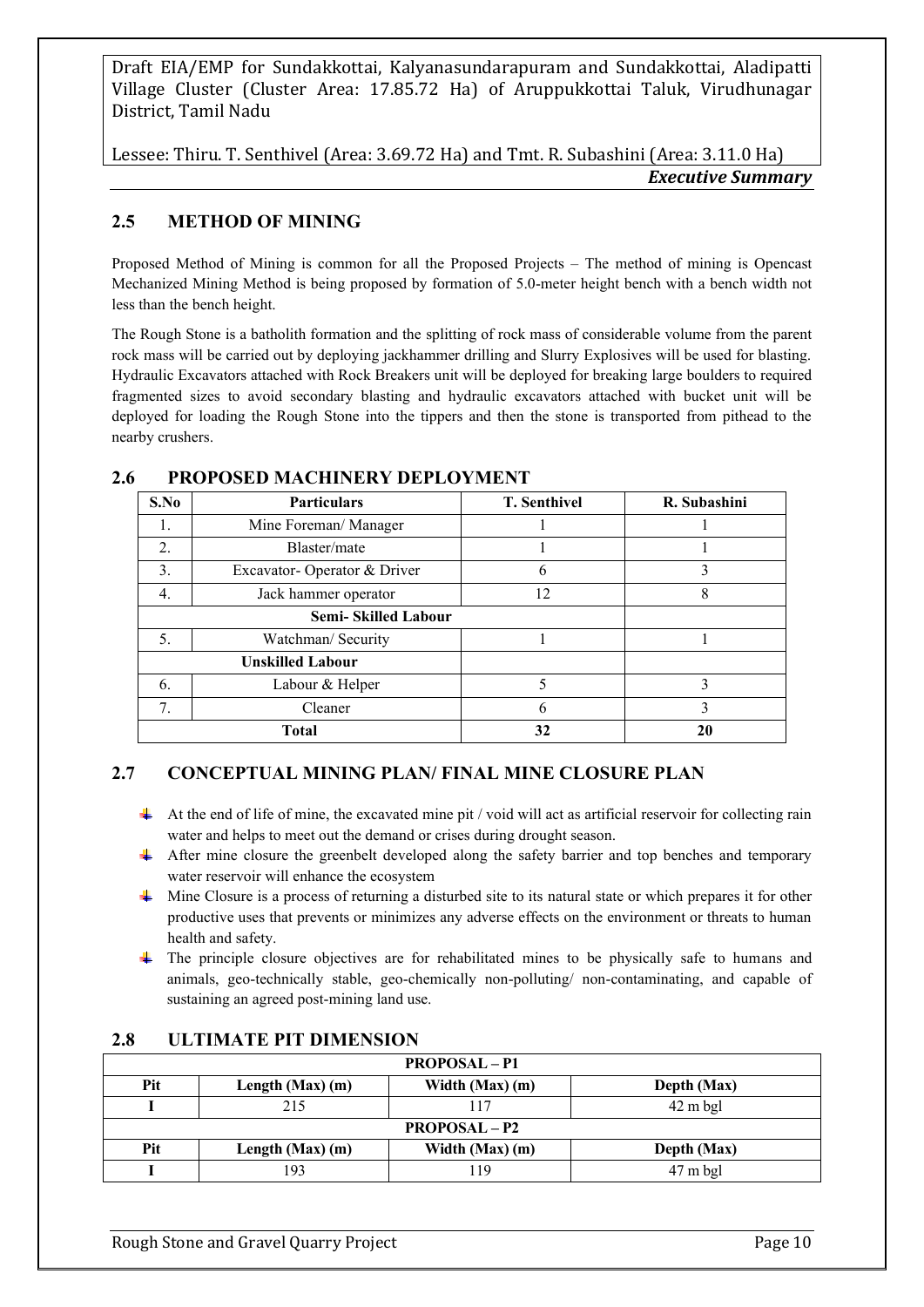Lessee: Thiru. T. Senthivel (Area: 3.69.72 Ha) and Tmt. R. Subashini (Area: 3.11.0 Ha) *Executive Summary*

## 3. **DESCRIPTION OF THE ENVIRONMENT**

Field monitoring studies to evaluate the base line status of the project site were carried out during October to December 2021 as per CPCB guidelines. Environmental Monitoring data has been collected with reference to proposed mine by ENVIRO TECH SERVICES ISO 9001: 2008, OHSAS 18001: 2007 Certified & MoEF Notified Laboratory

| Sl.No.         | <b>Attributes</b>                                  | <b>Parameters</b>                                                                                            | <b>Source and Frequency</b>                                                                                               |
|----------------|----------------------------------------------------|--------------------------------------------------------------------------------------------------------------|---------------------------------------------------------------------------------------------------------------------------|
| $\mathbf{1}$   | Ambient Air Quality                                | $PM_{10}$ , PM $_{2.5}$ , SO <sub>2</sub> , NO <sub>2</sub>                                                  | Continuous 24-hourly samples twice a week<br>for three months at 9 locations<br>$(2 \text{ Core } \& 7 \text{ Buffer})$   |
| $\overline{2}$ | Meteorology                                        | Wind speed and direction, temperature,<br>relative humidity and rainfall                                     | Near project site continuous for three<br>months with hourly recording and from<br>secondary sources of IMD station       |
| 3              | Water quality                                      | Physical, Chemical and Bacteriological<br>parameters                                                         | Grab samples were collected at 6 locations<br>$-5$ ground water and 1 surface water<br>samples; once during study period. |
| 4              | Ecology                                            | Existing terrestrial and aquatic flora and<br>fauna within 10 km radius circle.                              | Limited primary survey and secondary data<br>was collected from the Forest department.                                    |
| 5              | Noise levels                                       | Noise levels in $dB(A)$                                                                                      | 9 locations – data monitored once for 24<br>hours during EIA study                                                        |
| 6              | Soil Characteristics                               | Physical and Chemical Parameters                                                                             | Once at 9 locations during study period                                                                                   |
| $\tau$         | Land use                                           | Existing land use for different<br>categories                                                                | Based on Survey of India topographical<br>sheet and satellite imagery and primary<br>survey.                              |
| 8              | Socio-Economic<br>Aspects                          | Socio-economic and demographic<br>characteristics, worker characteristics                                    | Based on primary survey and secondary<br>sources data like census of India 2011.                                          |
| 9              | Hydrology                                          | Drainage pattern of the area, nature of<br>streams, aquifer characteristics,<br>recharge and discharge areas | Based on data collected from secondary<br>sources as well as hydro-geology study<br>report prepared.                      |
| 10             | Risk assessment and<br>Disaster Management<br>Plan | Identify areas where disaster can occur<br>by fires and explosions and release of<br>toxic substances        | Based on the findings of Risk analysis done<br>for the risk associated with mining.                                       |

#### **3.1 ENVIRONMENT MONITORING ATTRIBUTES**

## **3.2 LAND ENVIRONMENT**

| S.No           | <b>Level I</b>    | Level -II                               | Area $(Km2)$ | Percentage (%) |
|----------------|-------------------|-----------------------------------------|--------------|----------------|
|                | Built-up Land     | Built-up Land                           | 48.77        | 14.48          |
| $\overline{2}$ | Agricultural Land | $Crops - Cultivated \&$<br>Uncultivated | 175.8        | 52.60          |
| 3              | Waste Land        | Scrub/Shrub                             | 86.88        | 26.0           |
|                |                   | Plantation                              | 1.19         | 0.35           |
|                |                   | Bare Land                               | 11.04        | 3.30           |
| $\overline{4}$ | Water Body        | Water Body                              | 6.42         | 1.92           |
|                | Others            | Mining land                             | 0.62         | 0.19           |
| 5              |                   | Solar Panels Land                       | 3.54         | 1.06           |
|                |                   | <b>Total</b>                            | 323.26       | 100            |

Of the 6 LU/LC classes as per NRSA-TR-LU & CD-01-90 the 10 Km radius study area has presence of only 5 LU/LC classes are shown in Table above of which the agricultural land has the highest category of land which is combination of both cultivated and Uncultivated 52.6 % (175.8 Km2) followed by waste land which comprises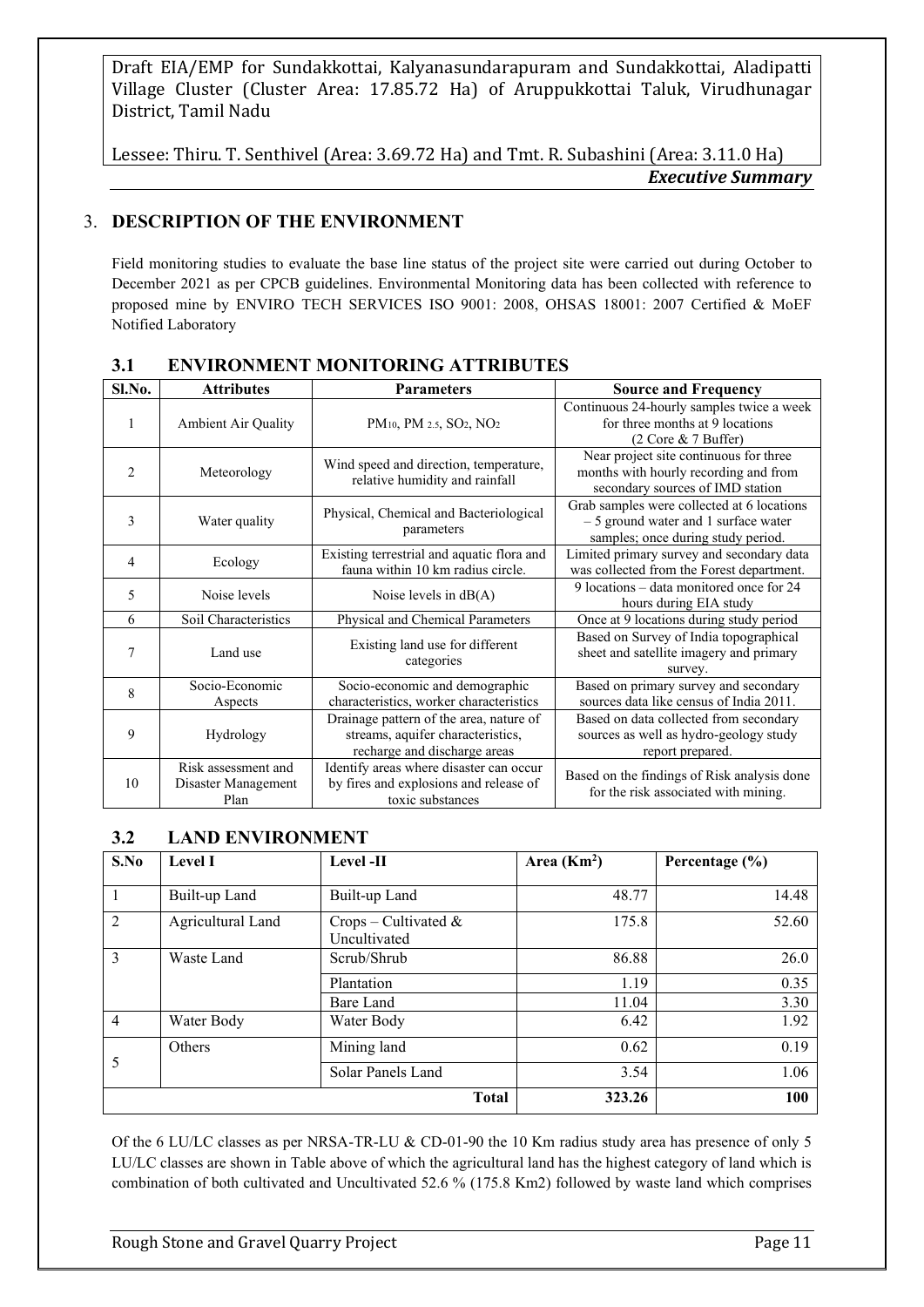Lessee: Thiru. T. Senthivel (Area: 3.69.72 Ha) and Tmt. R. Subashini (Area: 3.11.0 Ha) *Executive Summary*

of scrub 26 % (86.88 Km2), plantation 0.35 % (1.19 Km2) and bare land 1.92 % (11.04 km2), followed by built-up land 14.48 % (48.77 Km2), while water body comprises of 1.92 % (6.42 Km2) and the last other i.e. mining comprises of 0.19 % (0.62 Km2) and solar panels land 1.06 % (3.54 Km2),.

## **3.3 SOIL ENVIRONMENT**

- pH of the soil samples varied from 7.18 to 8.78 indicating slightly alkaline soil
- Bulk density of the soil samples varied from 0.91 to 1.19  $g/cm<sup>3</sup>$
- Organic matter in the soil samples varied from 1.22 to 1.96 %
- Total Nitrogen in the soil samples varied from 125.6 to 190.3 mg/kg
- Water Holding Capacity (WHC) in the soil samples varied from 42.1 to 48.

From the analysis results of the soil samples, it was observed that the soil was low to medium fertile and having low productivity. The soil in the study area needs additional fertilizers for improving the fertility status and increase in crop productivity. This also indicates the poor level of micro-nutrient. The organic matter was found in the range of 1.22 to 1.90.3 % indicating moderate organic content in the soil. Overall, the soil quality in the area was found to medium to fair fertile with moderate productivity.

## **3.4 WATER ENVIRONMENT**

#### **Surface Water**

The pH of the water samples collected is 7.12 and is within the acceptable limit of 6.5 to 8.5. The total dissolved solids were found 419 mg/l in all samples. The total hardness was 173.6 mg/l for all sample collected at1 location only.

In all samples, iron content is 0.11 mg/l, Nitrate in between 12.2 mg/l, fluoride varied between 0.19 mg/l, chloride 82.6 to 85.7 mg/l, Sulphate 21.3 to 26.2 mg/l, alkalinity 163.5 to 176.4 mg/l, calcium 80.2 mg/l and magnesium in between 22.4 mg/l. The overall surface water quality was found to be good in the village. The levels of heavy metals content were found to be within permissible limits.

## **Ground Water**

The physico-chemical characteristics of groundwater are presented in Table below and are compared with the standards. The pH of the water samples collected ranged from 6.52 to 7.67 and within the acceptable limit of 6.5 to 8.5. The total dissolved solids were found in the range of 373 to 450 mg/l in all samples. The total hardness varied between 104.7 to 145.9 mg/l for all samples collected at 5locations.

In all samples, iron content is 0.12 to 0.3 mg/l, Nitrate in between 13.0 to 18.0 mg/l, fluoride varied between 0.11 to 0.27 mg/l, chloride 71.5 to 90.0 mg/l, Sulphate17.2 to 24.5 mg/l, alkalinity 150.0 to 188.0 mg/l, calcium 20.1 to 28.0 mg/l and magnesium in between 14.6 to 18.5 mg/l. The overall ground water quality was found to be good in most of the villages. The levels of heavy metals content were found to be within permissible limits.

## **3.5 AIR ENVIRONMENT**

The baseline studies on air environment include identification of specific air pollution parameters and their existing levels in ambient air. The ambient air quality with respect to the study zone of 10 km radius around the proposed quarry forms the baseline information.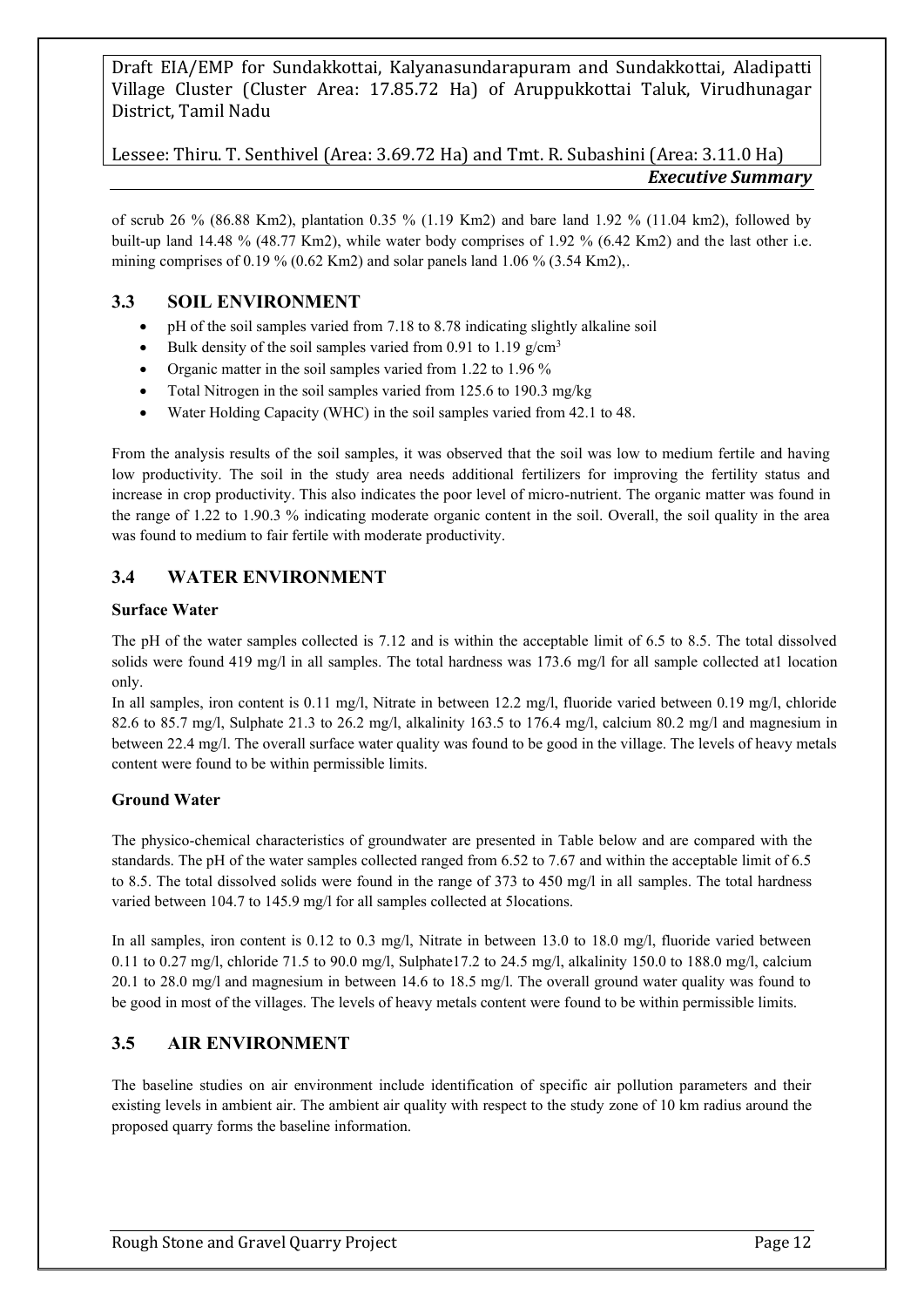Lessee: Thiru. T. Senthivel (Area: 3.69.72 Ha) and Tmt. R. Subashini (Area: 3.11.0 Ha) *Executive Summary*



## **FIGURE – 14: WIND ROSE DIAGRAM SUMMARY OF AMBIENT AIR QUALITY DATA**

| Particulate matter PM-2.5 |            |      |                          |                     |              |  |  |
|---------------------------|------------|------|--------------------------|---------------------|--------------|--|--|
| <b>Station ID</b>         | Max        | Min  | Mean                     | 98 Percentile Value | <b>STDEV</b> |  |  |
| AAQ-1                     | 21.8       | 20   | 20.9                     | 21.6                | 0.54         |  |  |
| $AAQ-2$                   | 24.7       | 21.1 | 23.0                     | 24.1                | 0.94         |  |  |
| AAQ-3                     | 21.8       | 19   | 20.1                     | 21.4                | 0.85         |  |  |
| AAQ-4                     | 20.9       | 16.5 | 19.3                     | 20.6                | 0.98         |  |  |
| $AAQ-5$                   | 24.6       | 21.1 | 23.0                     | 24.1                | 0.96         |  |  |
| AAQ-6                     | 25.9       | 21.2 | 24.1                     | 25.55               | 1.19         |  |  |
| $AAQ-7$                   | 24.9       | 22.1 | 23.6                     | 24.65               | 0.81         |  |  |
| $AAQ-8$                   | 25.3       | 21.2 | 23.8                     | 25.1                | 1.16         |  |  |
| AAQ9                      | 25.8       | 21.3 | 23.9                     | 25.5                | 1.42         |  |  |
|                           |            |      | Particulate matter PM-10 |                     |              |  |  |
| <b>Station ID</b>         | <b>Max</b> | Min  | Mean                     | 98 Percentile Value | <b>STDEV</b> |  |  |
| $AAQ-1$                   | 42.7       | 39.9 | 41.2                     | 42.2                | 0.74         |  |  |
| $AAQ-2$                   | 46.8       | 42.1 | 44.4                     | 46.1                | 1.22         |  |  |
| AAQ-3                     | 42.1       | 38.3 | 39.9                     | 41.3                | 1.01         |  |  |
| AAQ-4                     | 41.9       | 38.5 | 40.7                     | 41.7                | 0.90         |  |  |
| $AAQ-5$                   | 46.2       | 42.5 | 44.4                     | 45.9                | 1.09         |  |  |
| AAQ-6                     | 47.2       | 43.5 | 45.8                     | 46.9                | 0.88         |  |  |
| $AAQ-7$                   | 46.8       | 43.2 | 45.6                     | 46.6                | 1.00         |  |  |
| $AAQ-8$                   | 45.1       | 43   | 44.0                     | 44.9                | 0.72         |  |  |
| AAQ9                      | 45.9       | 42.9 | 44.14                    | 45.9                | 1.11         |  |  |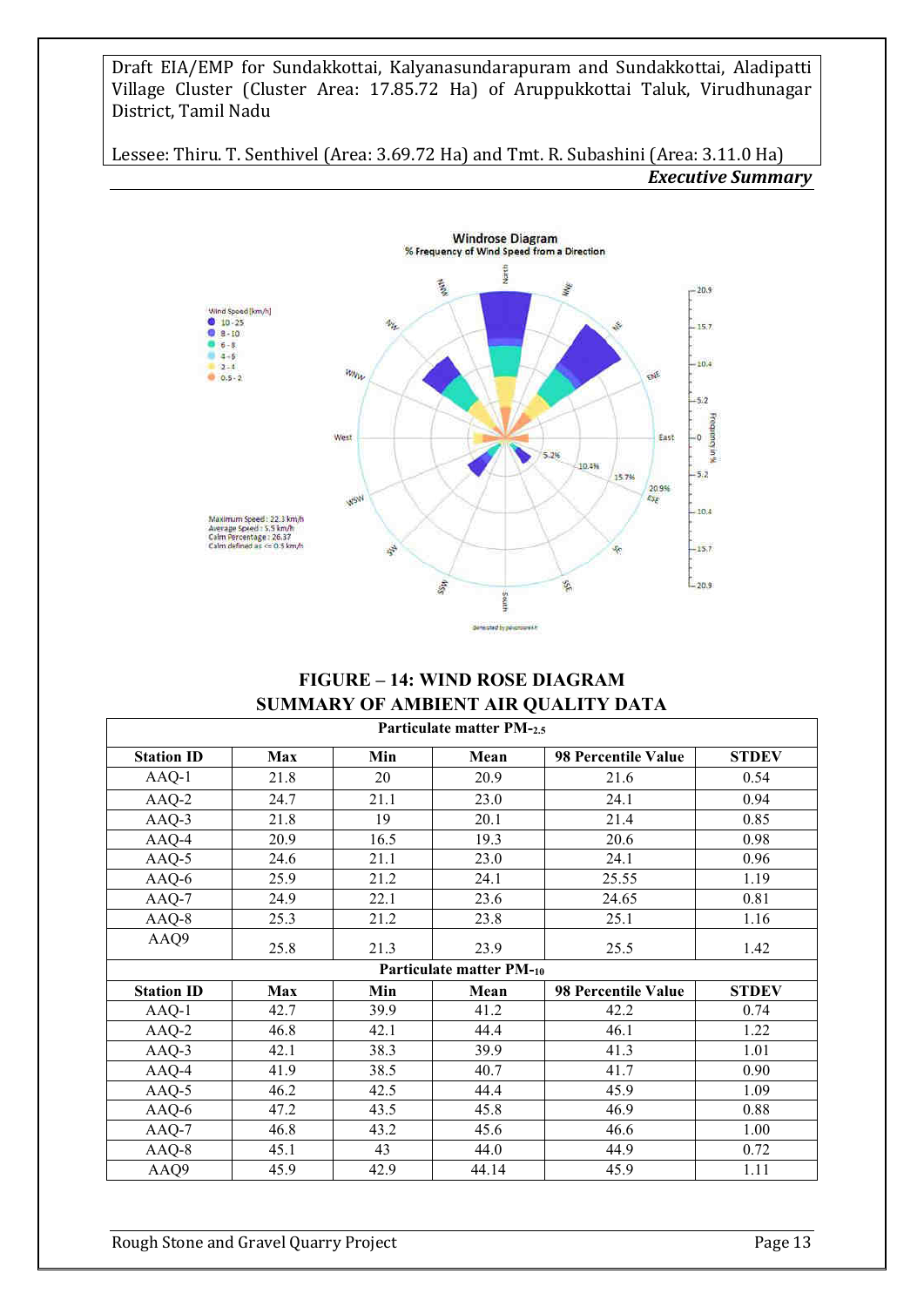| Sulphur Di-oxide as SO <sub>2</sub> |                                      |      |      |                     |              |  |  |  |
|-------------------------------------|--------------------------------------|------|------|---------------------|--------------|--|--|--|
| <b>Station ID</b>                   | <b>Max</b>                           | Min  | Mean | 98 Percentile Value | <b>STDEV</b> |  |  |  |
| $AAQ-1$                             | 9.7                                  | 7.8  | 8.8  | 9.6                 | 0.53         |  |  |  |
| AAQ-2                               | 8.9                                  | 7.1  | 8.1  | 8.7                 | 0.53         |  |  |  |
| AAQ-3                               | 7.6                                  | 5.8  | 6.5  | 7.2                 | 0.47         |  |  |  |
| AAQ-4                               | 6.9                                  | 5.2  | 6.1  | 6.7                 | 0.44         |  |  |  |
| AAQ-5                               | 7.9                                  | 6.1  | 7.1  | 7.6                 | 0.43         |  |  |  |
| AAQ-6                               | 7.9                                  | 6.3  | 7.2  | 7.8                 | 0.39         |  |  |  |
| AAQ-7                               | 7.8                                  | 6.2  | 7.2  | 7.6                 | 0.37         |  |  |  |
| AAQ-8                               | 7.9                                  | 6.1  | 7.0  | 7.7                 | 0.53         |  |  |  |
| AAQ9                                | 7.9                                  | 6.1  | 7.0  | 7.8                 | 0.38         |  |  |  |
|                                     | Oxide of Nitrogen as NO <sub>2</sub> |      |      |                     |              |  |  |  |
| <b>Station ID</b>                   | <b>Max</b>                           | Min  | Mean | 98 Percentile Value | <b>STDEV</b> |  |  |  |
| $AAQ-1$                             | 24.6                                 | 19.5 | 21.7 | 23.6                | 1.41         |  |  |  |
| AAQ-2                               | 24.8                                 | 20.2 | 23.4 | 24.6                | 1.30         |  |  |  |
| AAQ-3                               | 23.9                                 | 21.6 | 22.5 | 23.7                | 0.74         |  |  |  |
| AAQ-4                               | 24.9                                 | 21.4 | 23.5 | 24.8                | 1.01         |  |  |  |
| AAQ-5                               | 24.9                                 | 22   | 23.5 | 24.8                | 0.90         |  |  |  |
| AAQ-6                               | 24.7                                 | 21.9 | 23.8 | 24.7                | 0.80         |  |  |  |
| AAQ-7                               | 26.4                                 | 21.9 | 23.9 | 25.7                | 1.37         |  |  |  |
| AAQ-8                               | 24.8                                 | 21.3 | 23.1 | 24.3                | 0.93         |  |  |  |
| AAQ9                                | 24.8                                 | 21.3 | 23.1 | 24.7                | 1.23         |  |  |  |

Lessee: Thiru. T. Senthivel (Area: 3.69.72 Ha) and Tmt. R. Subashini (Area: 3.11.0 Ha) *Executive Summary*

The results of ambient air quality monitoring for the period (October 2021 to December 2021) are presented in the report. Data has been complied for three months.

- PM<sub>10</sub> concentration in the study area varied from 38.3 to 47.2  $\mu$ g/m<sup>3</sup> during the study period.
- $PM<sub>2.5</sub>$  concentration in the study area varied from 16.5 to 25.9  $\mu$ g/m<sup>3</sup> during the study period.
- $SO_2$  concentration in the study area varied from 5.2 to 9.7  $\mu$ g/m<sup>3</sup> during the study period.
- $NO<sub>2</sub>$  concentration in the study area varied from 19.5 to 26.4  $\mu$ g/m<sup>3</sup>during the study period. The concentration levels of the above criteria pollutants were observed to be well within the limits

of NAAQS prescribed by CPCB.

## **3.6 NOISE ENVIRONMENT**

Ambient noise levels were measured at 9 (Nine) locations around the proposed project area. Noise levels recorded in core zone during day time were from 39.4 to 46.1 dB (A) Leq and during night time were from 34.5 to 38.8 dB (A) Leq.

## **3.7 ECOLOGICAL ENVIRONMENT**

The study involved in the collection of primary data by conducting a survey in the field, examination of floral and faunal records in previously published reports and records. Analysis of the information is the view of the possible alteration in the environment of the project site. For the survey of fauna, both direct and indirect observation methods were used.

There is no schedule I species of animals observed within study area as per Wildlife Protection Act 1972 as well as no species is in vulnerable, endangered or threatened category as per IUCN. There is no endangered red list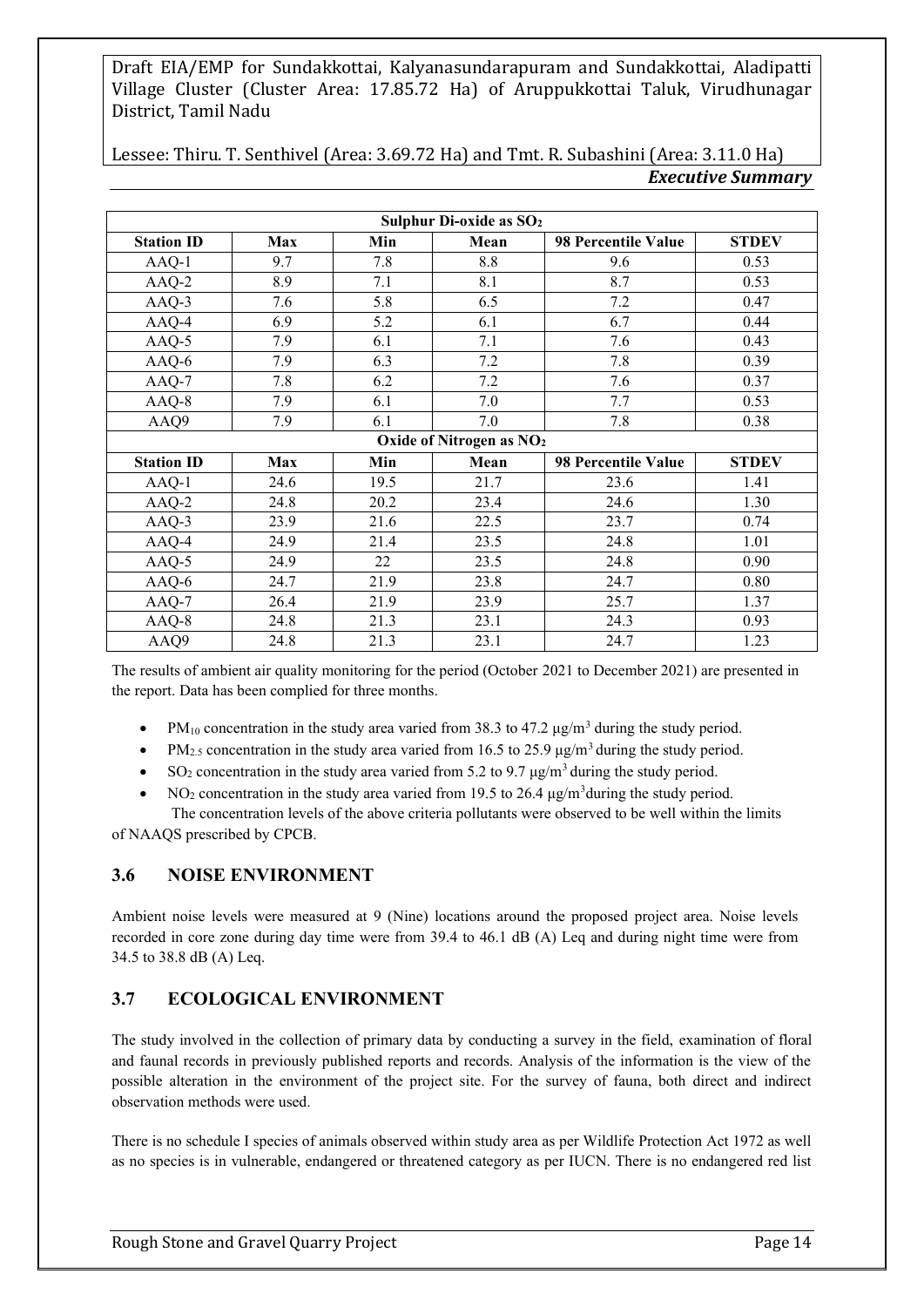Lessee: Thiru. T. Senthivel (Area: 3.69.72 Ha) and Tmt. R. Subashini (Area: 3.11.0 Ha) *Executive Summary*

species found in the study area. Hence this small operation over short period of time will not have any significant impact on the surrounding flora and fauna.

## **3.8 SOCIO ECONOMIC ENVIRONMENT**

It includes demographic structure of the area, provision of basic amenities viz., housing, education, health and medical services, occupation, water supply, sanitation, communication, transportation, prevailing diseases pattern as well as feature like temples, historical monuments etc., at the baseline level. This will help in visualizing and predicting the possible impact depending upon the nature and magnitude of the project.

The socio-economic study of surveyed villages gives a clear picture of its population, average household size, literacy rate and sex ratio etc. It is also found that a part of population is suffering from lack of permanent job to run their day-to-day life. Their expectation is to earn some income for their sustainability on a long-term basis.

The proposed projects will aim to provide preferential employment to the local people there by improving the employment opportunity in the area and in turn the social standards will improve.

## 4. **ANTICIPATED ENVIRONMENTAL IMPACTS AND MITIGATION MEASURES – IN COMMON FOR BOTH PROPOSED QUARRIES**

In order to maintain the environmental commensuration with the mining operation, it is essential to undertake studies on the existing environmental scenario and assess the impact on different environmental components. This would help in formulating suitable management plans sustainable resource extraction.

#### **4.1 LAND ENVIRONMENT:**

#### **ANTICIPATED IMPACT**

- Permanent or temporary change on land use and land cover.
- Change in Topography: Topography of the ML area will change at the end of the life of the mine.
- Movement of heavy vehicles sometimes cause problems to agricultural land, human habitations due to dust, noise and it also causes traffic hazards.
- Due to degradation of land by pitting the aesthetic environment of the core zone may be affected.
- Earthworks during the rainy season increase the potential for soil erosion and sediment laden water entering the water ways.
- If no due care is taken wash off from the exposed working area may choke the water course & can also causes the siltation of water course

#### **MITIGATION MEASURES**

- The mining activity will be gradual confined in blocks and excavation will be undertaken progressively along with other mitigative measures like phase wise development of greenbelt etc.
- Construction of garland drains all around the quarry pits and construction of check dam at strategic location in lower elevations to prevent soil erosion due to surface runoff during rainfall and also to collect the storm water for various uses within the proposed area
- Green belt development along the boundary within safety zone. The small quantity of water stored in the mined out pit will be used for greenbelt
- Thick plantation will be carried out on unutilized area, top benches of mined out pits, on safety barrier, etc.,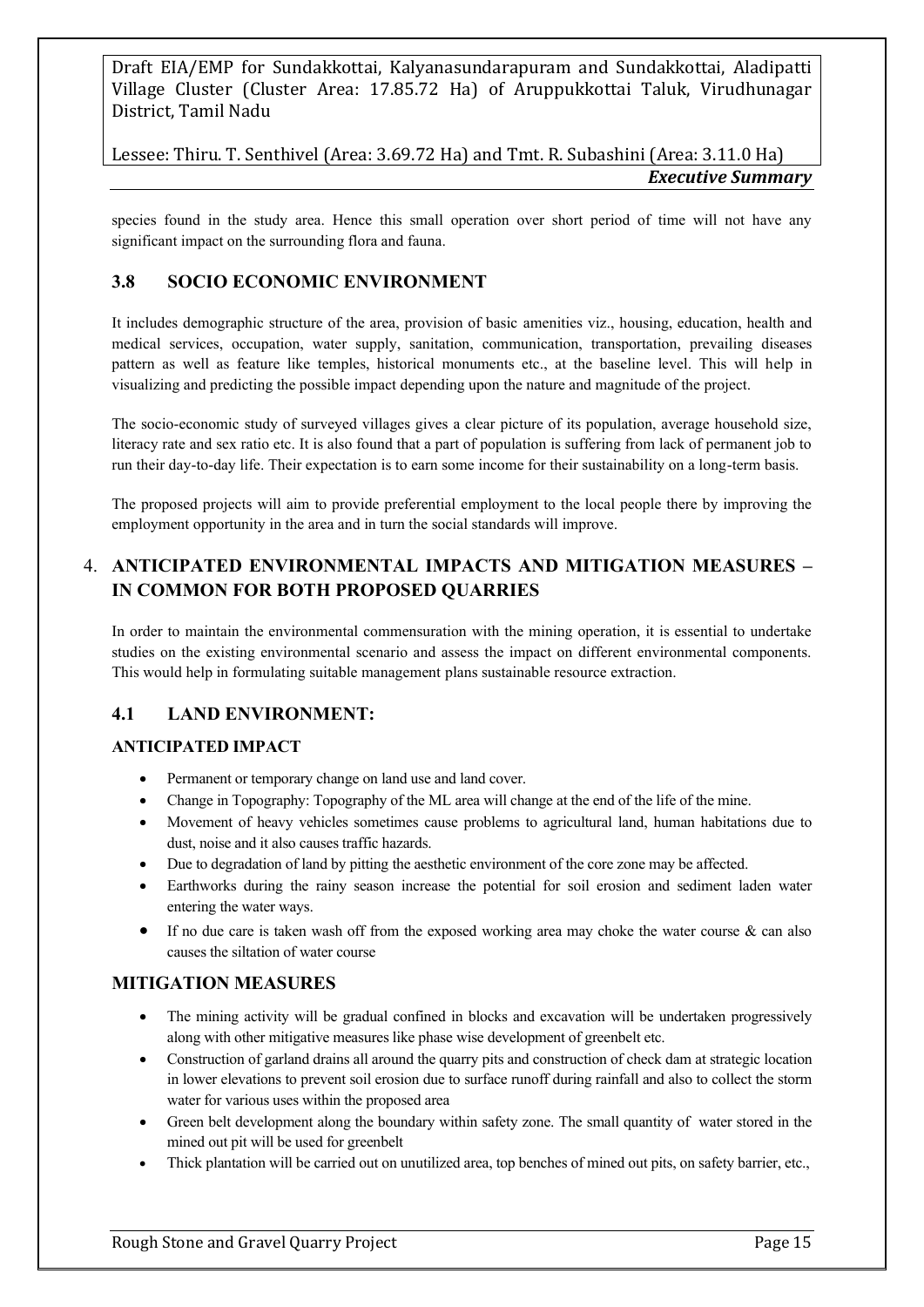Lessee: Thiru. T. Senthivel (Area: 3.69.72 Ha) and Tmt. R. Subashini (Area: 3.11.0 Ha) *Executive Summary*

- At conceptual stage, the land use pattern of the quarry will be changed into Greenbelt area and temporary reservoir
- In terms of aesthetics, natural vegetation surrounding the quarry will be retained (such as in a buffer area i.e., 7.5 m safety barrier and other safety provided) so as to help minimise dust emissions.
- Proper fencing will be carried out at the conceptual stage, Security will be posted round the clock, to prevent inherent entry of the public and cattle

## **4.2 WATER ENVIRONMENT**

## **ANTICIPATED IMPACT**

- The major sources of water pollution normally associated due to mining and allied operations are:
	- o Generation of waste water from vehicle washing.
	- o Washouts from surface exposure or working areas
	- o Domestic sewage
	- o Disturbance to drainage course in the project area
	- o Mine Pit water discharge
- Increase in sediment load during monsoon in downstream of lease area
- This being a mining project, there will be no process effluent. Waste from washing of machinery may result in discharge of Oil & grease, suspended solids.
- The sewage from soak pit may percolate to the ground water table and contaminate it.
- Surface drainage may be affected due to Mining
- Abstraction of water may lead to depletion of water table

## **MITIGATION MEASURES**

- Garland drains, settling tank will be constructed along the individual mining leases. The Garland drains of the individual leases will be connected to settling tank and after settling the water will be discharged out to the natural drainage
- Rainwater will be collected in sump in the mining pits and will be allowed to store and pumped out to surface setting tank of 15 m x 10m x 3m to remove suspended solids if any. This collected water will be judiciously used for dust suppression onwards and such sites where dust likely to be generated and for developing green belt. The proponent will collect and judicially utilize the rainwater as part of rainwater harvesting
- Providing benches with inner slopes and through a system of drains and channels, allowing rain water to descent into surrounding drains, so as to minimize the effects of erosion  $\&$  water logging arising out of uncontrolled descent of water.
- Reuse the water collected during storm for dust suppression and greenbelt development within the mines
- Installing interceptor traps/oil separators to remove oils and greases. Water from the tipper wash-down facility and machinery maintenance yard will pass through interceptor traps/oil separators prior to its reuse;
- Using flocculating or coagulating agents to assist in the settling of suspended solids during monsoon seasons;
- Periodic analysis of quarry pit water and ground water quality in nearby villages
- Domestic sewage from site office & urinals/latrines provided in ML is discharged in septic tank followed by soak pits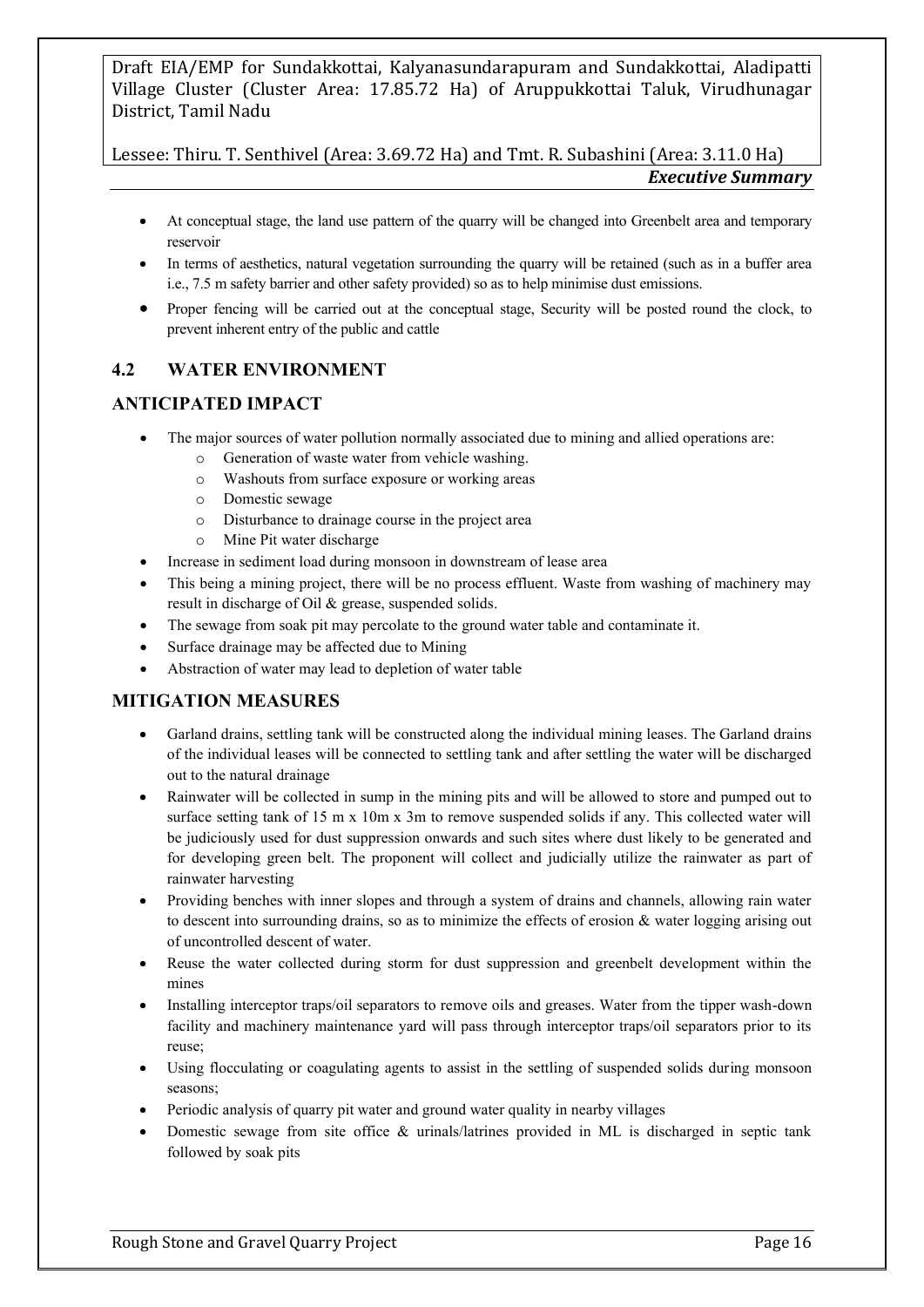Lessee: Thiru. T. Senthivel (Area: 3.69.72 Ha) and Tmt. R. Subashini (Area: 3.11.0 Ha) *Executive Summary*

- Waste water discharge from mine will be treated in settling tanks before using for dust suppression and tree plantation purposes
- De-silting will be carried out before and immediately after the monsoon season
- Regular monitoring and analysing the quality of water in open well, bore wells and surface water

## **4.3 AIR ENVIRONMENT**

## **ANTICIPATED IMPACT**

- During mining, at various stages activities such as excavation, drilling, blasting, and transportation of materials, particular matter (PM), gases such as Sulphur dioxide, oxides of Nitrogen from vehicular exhaust are the main air pollutants.
- **Emissions of noxious gases due to incomplete detonation of explosive may sometimes pollute the air.**
- The fugitive dust released from the mining operations may cause effect on the mine workers who are directly exposed to the fugitive dust.
- Simultaneously, the air-borne dust may travel to longer distances and settle in the villages located near the mine lease area.

#### **MITIGATION MEASURES**

**Drilling –** To control dust at source, wet drilling will be practiced. Where there is a scarcity of water, suitably designed dust extractor will be provided for dry drilling along with dust hood at the mouth of the drill-hole collar.

#### **Advantages of Wet Drilling: -**

- In this system dust gets suppressed close to its formation. Dust suppression become very effective and the work environment will be improved from the point of occupational comfort and health.
- Due to dust free atmosphere, the life of engine, compressor etc., will be increased.
- The life of drill bit will be increased.
- The rate of penetration of drill will be increased.
- Due to the dust free atmosphere visibility will be improved resulting in safer working conditions.

#### **Blasting –**

- Establish time of blasting to suit the local conditions and water sprinkling on blasting face
- Avoid blasting i.e., when temperature inversion is likely to occur and strong wind blows towards residential areas
- Controlled blasting includes Adoption of suitable explosive charge and short delay detonators, adequate stemming of holes at collar zone and restricting blasting to a particular time of the day i.e., at the time lunch hours, controlled charge per hole as well as charge per round of hole
- Before loading of material water will be sprayed on blasted material
- Dust mask will be provided to the workers and their use will be strictly monitored

#### **Haul Road & Transportation –**

- Water will be sprinkled on haul roads twice a day to avoid dust generation during transportation
- Transportation of material will be carried out during day time and material will be covered with taurpaulin
- The speed of tippers plying on the haul road will be limited below 20 km/hr to avoid generation of dust.
- Water sprinkling on haul roads  $\&$  loading points will be carried out twice a day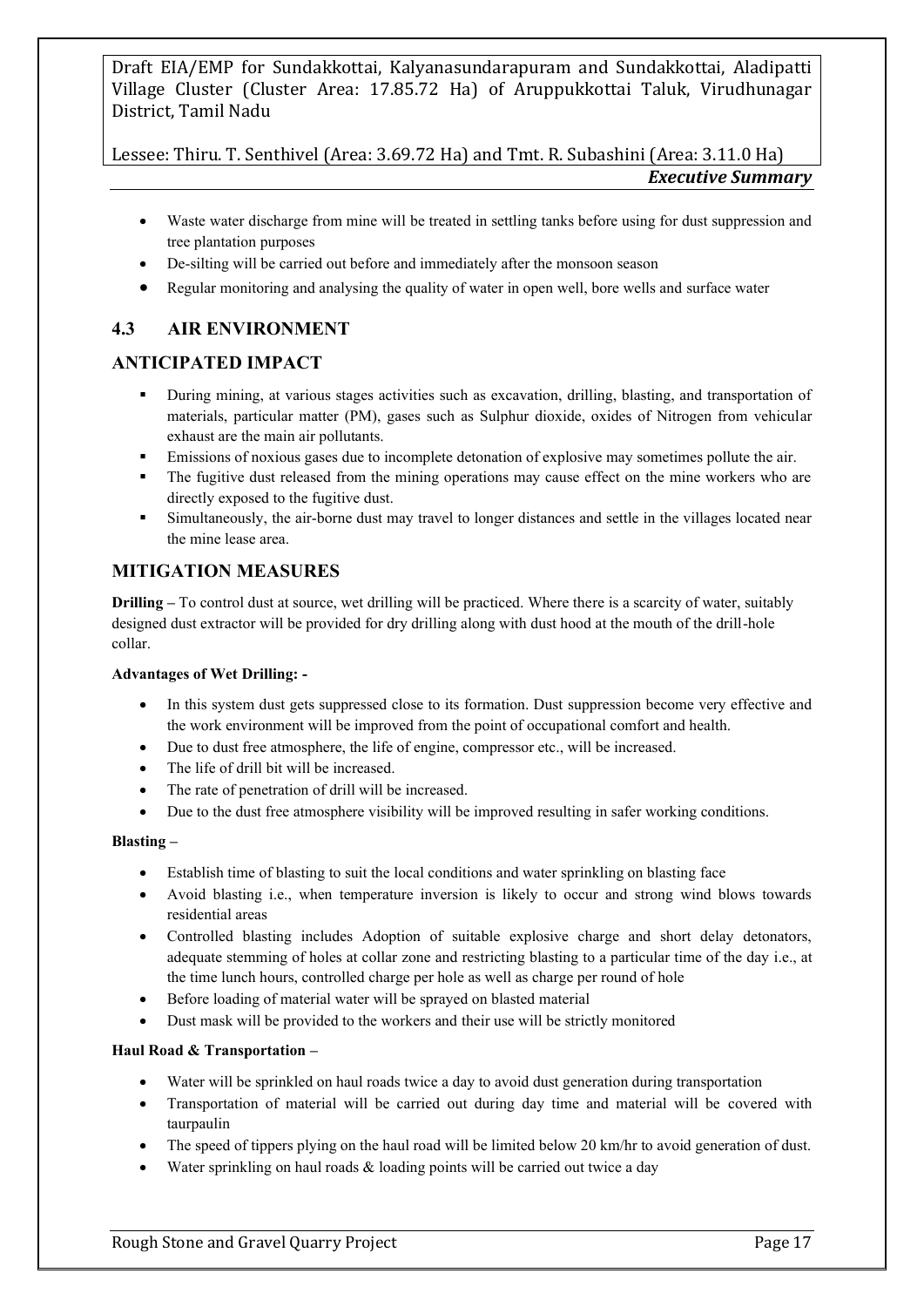Lessee: Thiru. T. Senthivel (Area: 3.69.72 Ha) and Tmt. R. Subashini (Area: 3.11.0 Ha) *Executive Summary*

- Main source of gaseous pollution will be from vehicle used for transportation of mineral; therefore, weekly maintenance of machines improves combustion process & makes reduction in the pollution.
- The un-metalled haul roads will be compacted weekly before being put into use.
- Over loading of tippers will be avoided to prevent spillage.
- It will be ensured that all transportation vehicles carry a valid PUC certificate
- Grading of haul roads and service roads to clear accumulation of loose materials

#### **Green Belt –**

- Planting of trees all along main mine haul roads and regular grading of haul roads will be practiced to prevent the generation of dust due to movement of dumpers/trucks
- Green belt of adequate width will be developed around the project areas

#### **Occupational Health –**

- Dust mask will be provided to the workers and their use will be strictly monitored
- Annual medical check-ups, trainings and campaigns will be arranged to ensure awareness about importance of wearing dust masks among all mine workers & tipper drivers
- Ambient Air Quality Monitoring will be conducted six months once to assess effectiveness of mitigation measures proposed

#### **4.4 NOISE ENVIRONMENT**

#### **ANTICIPATED IMPACT**

Noise pollution poses a major health risk to the mine workers. Following are the sources of noise in the existing open cast mine project are being observed such as Drilling, & Blasting, Loading and during movement of vehicles.

#### **MITIGATION MEASURES**

- Usage of sharp drill bits while drilling which will help in reducing noise;
- Secondary blasting will be totally avoided and hydraulic rock breaker will be used for breaking boulders;
- Controlled blasting with proper spacing, burden, stemming and optimum charge/delay will be maintained;
- The blasting will be carried out during favourable atmospheric condition and less human activity timings by using nonelectrical initiation system;
- Proper maintenance, oiling and greasing of machines will be done every week to reduce generation of noise;
- Provision of sound insulated chambers for the workers working on machines (HEMM) producing higher levels of noise;
- Silencers / mufflers will be installed in all machineries;
- Green Belt/Plantation will be developed around the project area and along the haul roads. The plantation minimizes propagation of noise;
- Personal Protective Equipment (PPE) like ear muffs/ear plugs will be provided to the operators of HEMM and persons working near HEMM and their use will be ensured though training and awareness.
- Regular medical check–up and proper training to personnel to create awareness about adverse noise level effects.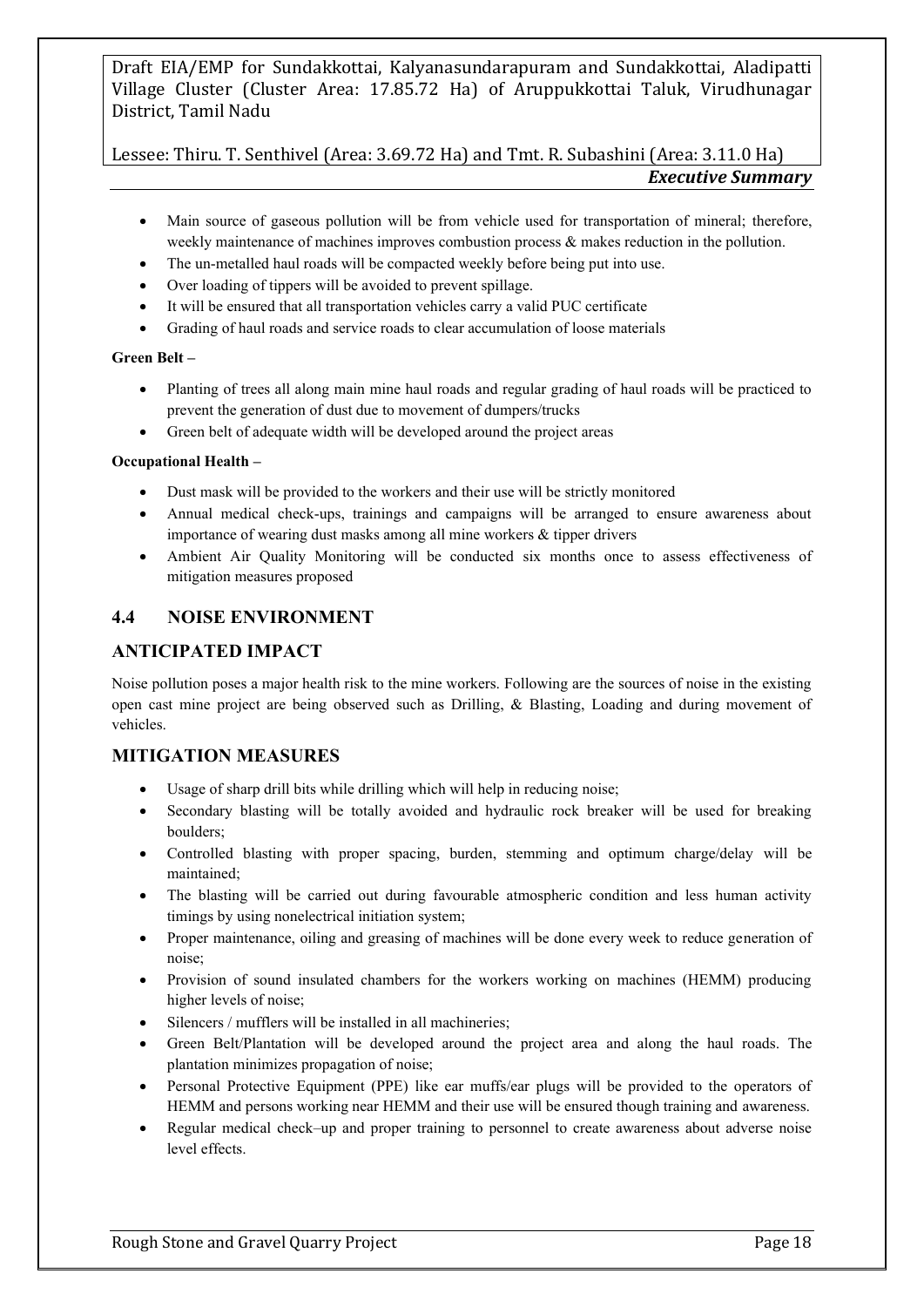Lessee: Thiru. T. Senthivel (Area: 3.69.72 Ha) and Tmt. R. Subashini (Area: 3.11.0 Ha) *Executive Summary*

## **4.5 BIOLOGICAL ENVIRONMENT**

## **ANTICIPATED IMPACT**

There are no National Park and Archaeological monuments within project area. There are no migratory corridors, migratory avian-fauna, rare endemic and endangered species. There are no wild animals in the area. No breeding and nesting site were identified in project site. No National Park and Wildlife Sanctuary found within 10km radius. The dumps / bunds around the mine itself act as a good barrier for entry of stray animals. In the post mining stage, barbed wire fencing is proposed all around the mined-out void to prevent fall of animals in the mine pits.

## **MITIGATION MEASURES**

To reduce the adverse effects on natural flora/fauna status of the area due to deposition of dust generated from mining operations, water sprinkling and water spraying systems will be ensured in all dust prone areas to arrest dust generation. Methodical and well-planned plantation scheme will be carried out.

## **4.5.1 GREENBELT DEVELOPMENT PLAN PROPOSED AFFORESTATION PROGRAM - T. SENTHIVEL**

| Year | No. of tress<br>proposed to be<br>planted | <b>Survival</b><br>$\frac{6}{9}$ | Area to be<br>covered sq.m. | Name of the<br>species | No. of trees<br>expected to be<br>grown |
|------|-------------------------------------------|----------------------------------|-----------------------------|------------------------|-----------------------------------------|
| 1.   | 62                                        | 80%                              | 560                         | Neem, Pongamia         | 50                                      |
| 2.   | 62                                        | 80%                              | 560                         | pinnata, Thespesia,    | 50                                      |
| 3.   | 62                                        | 80%                              | 560                         | Casuarina, etc.,       | 50                                      |
| 4.   | 62                                        | 80%                              | 560                         |                        | 50                                      |
| 5.   | 62                                        | 80%                              | 560                         |                        | 50                                      |
| 6.   | 62                                        | 80%                              | 560                         |                        | 50                                      |
| 7.   | 62                                        | 80%                              | 560                         |                        | 50                                      |
| 8.   | 62                                        | 80%                              | 560                         |                        | 50                                      |
| 9.   | 62                                        | 80%                              | 560                         |                        | 50                                      |
| 10.  | 62                                        | 80%                              | 560                         |                        | 50                                      |

#### **PROPOSED AFFORESTATION PROGRAM - TMT. R. SUBASHINI**

| Year | No. of tress<br>proposed to be<br>planted | <b>Survival</b><br>$\frac{6}{9}$ | Area to be<br>covered sq.m. | Name of the<br>species | No. of trees<br>expected to be<br>grown |
|------|-------------------------------------------|----------------------------------|-----------------------------|------------------------|-----------------------------------------|
| 1.   | 150                                       | 80%                              | 1405                        | Neem, Pongamia         | 120                                     |
| 2.   | 150                                       | 80%                              | 1405                        | pinnata, Thespesia,    | 120                                     |
| 3.   | 150                                       | 80%                              | 1405                        | Casuarina, etc.,       | 120                                     |
| 4.   | 150                                       | 80%                              | 1405                        |                        | 120                                     |
| 5.   | 150                                       | 80%                              | 1405                        |                        | 120                                     |
| 6.   | 150                                       | 80%                              | 1405                        |                        | 120                                     |
| 7.   | 150                                       | 80%                              | 1405                        |                        | 120                                     |
| 8.   | 150                                       | 80%                              | 1405                        |                        | 120                                     |
| 9.   | 150                                       | 80%                              | 1405                        |                        | 120                                     |
| 10.  | 150                                       | 80%                              | 1405                        |                        | 120                                     |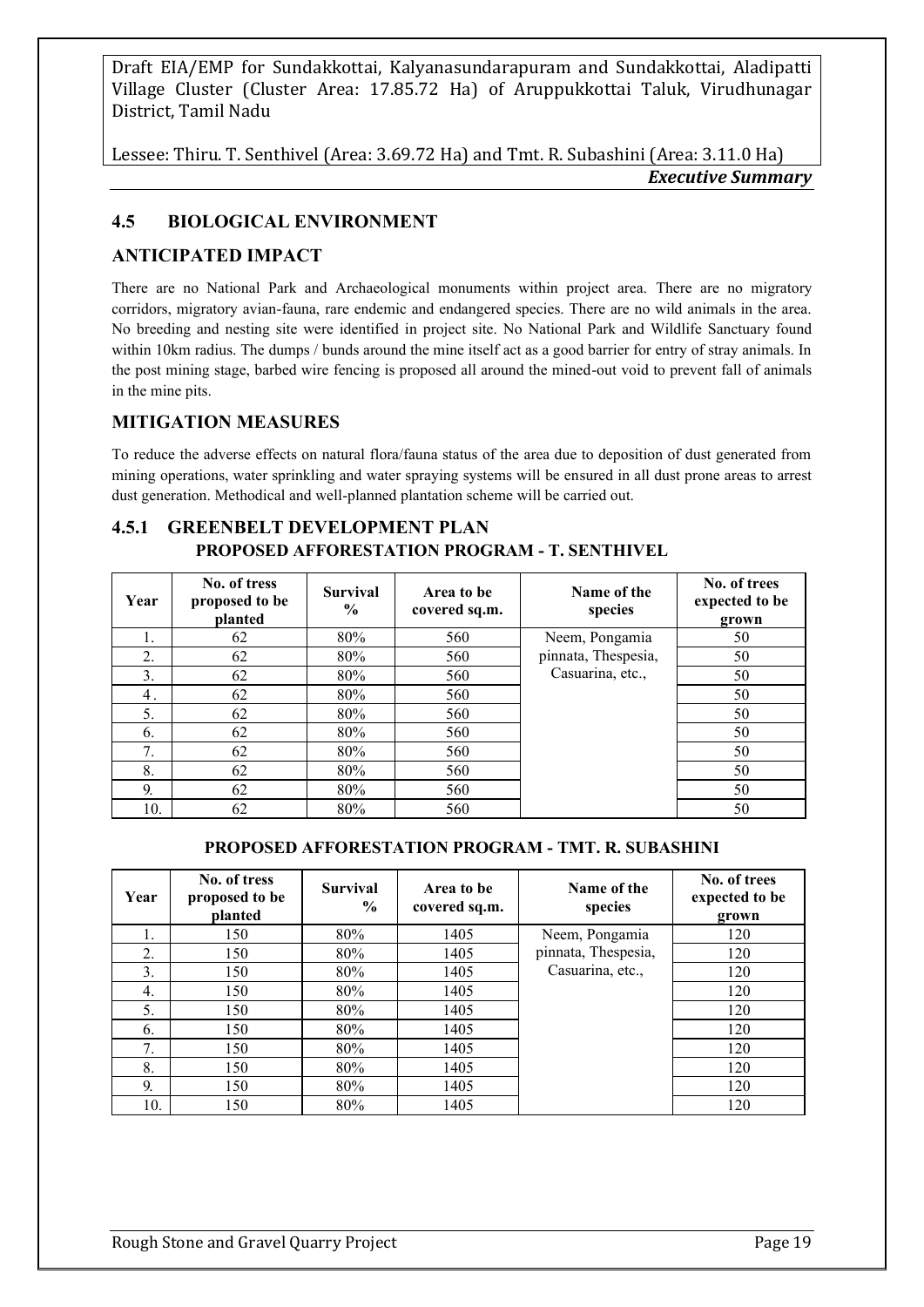Lessee: Thiru. T. Senthivel (Area: 3.69.72 Ha) and Tmt. R. Subashini (Area: 3.11.0 Ha) *Executive Summary*

#### **4.6 SOCIO ECONOMIC ENVIRONMENT**

#### **ANTICIPATED IMPACT**

Employment generation due to the project will provide direct employment for about 52 (total) persons.

#### **MITIGATION MEASURES**

- Good maintenance practices will be adopted for plant machinery and equipment, which will help to avert potential noise problems.
- Green belt will be developed in and around the project site as per Central Pollution Control Board (CPCB) guidelines.
- Appropriate air pollution control measure will be taken to minimize the environmental impact within the core zone.
- For the safety of workers, personal protective appliances like hand gloves, helmets, safety shoes, goggles, aprons, nose masks and ear protecting devices will be provided as per mines act and rules.
- Benefit to the State and the Central governments through financial revenues by way of royalty, tax, DMF, NMET etc, from this project directly and indirectly.

#### 5. **ANALYSIS OF ALTERNATIVES (TECHNOLOGY AND SITE)**

The site has been selected based on geological investigation and exploration as below:

- Occurrence of minerals at the specific site.
- Transportation facility for materials & manpower.
- Overall impact on environment and mitigation feasibility
- Socio economic background.

The mineral deposits are site specific in nature; hence question of seeking alternate site does not arise for this project.

#### 6. **ENVIRONMENT MONITORING PROGRAM**

Usually, an impact assessment study is carried over short period of time and the data cannot bring out all variations induced by natural or human activities. Hence regular monitoring program of Environmental parameters is essential to take into account the changes in the Environment.

The Objective of Monitoring -

- $\ddot{\phantom{1}}$  To check or assess the efficiency of the controlling measures;
- $\overline{\text{+}}$  To establish a data base for future impact assessment studies.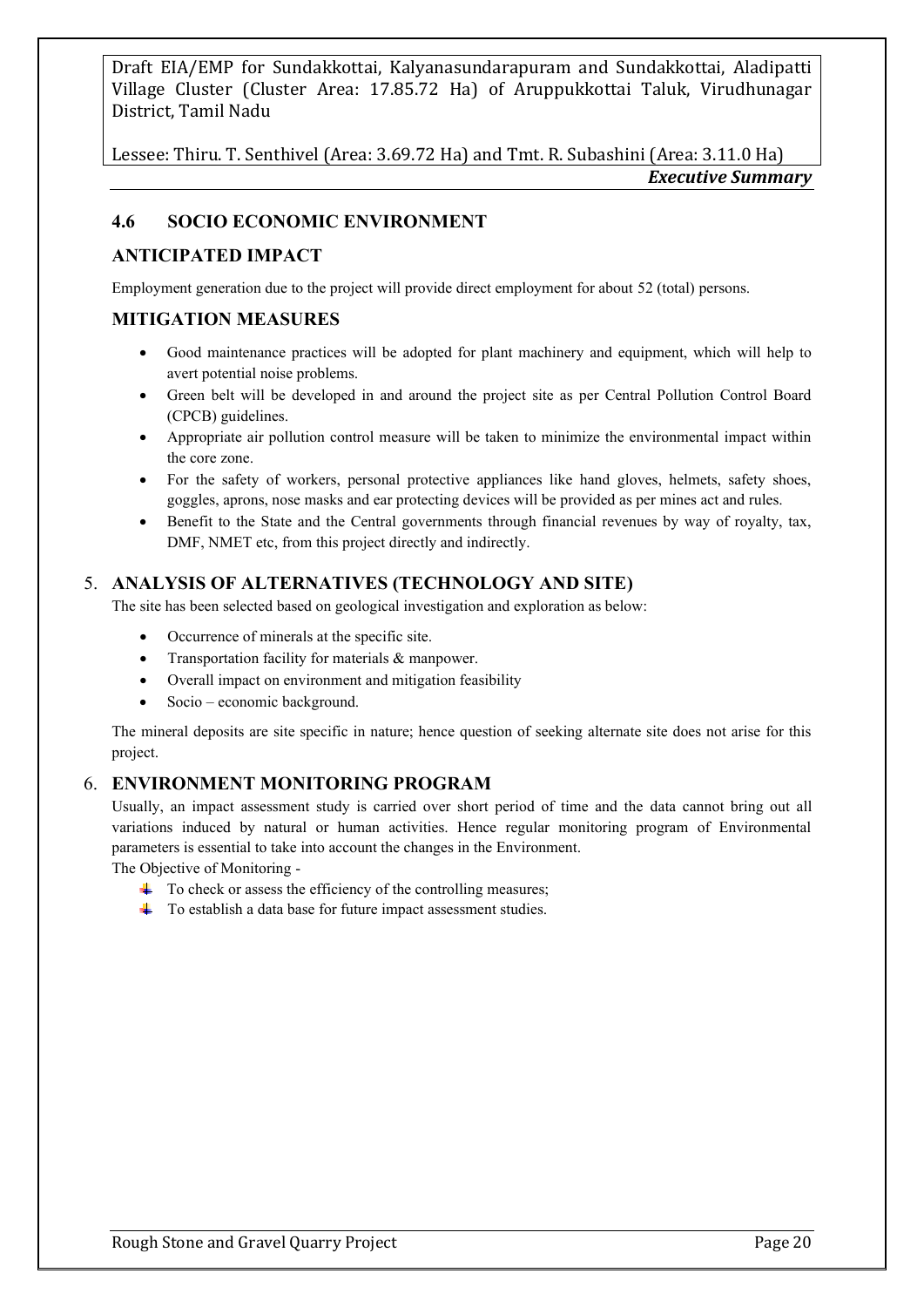Lessee: Thiru. T. Senthivel (Area: 3.69.72 Ha) and Tmt. R. Subashini (Area: 3.11.0 Ha) *Executive Summary*

## **6.1 ENVIRONMENTAL MONITORING CELL**

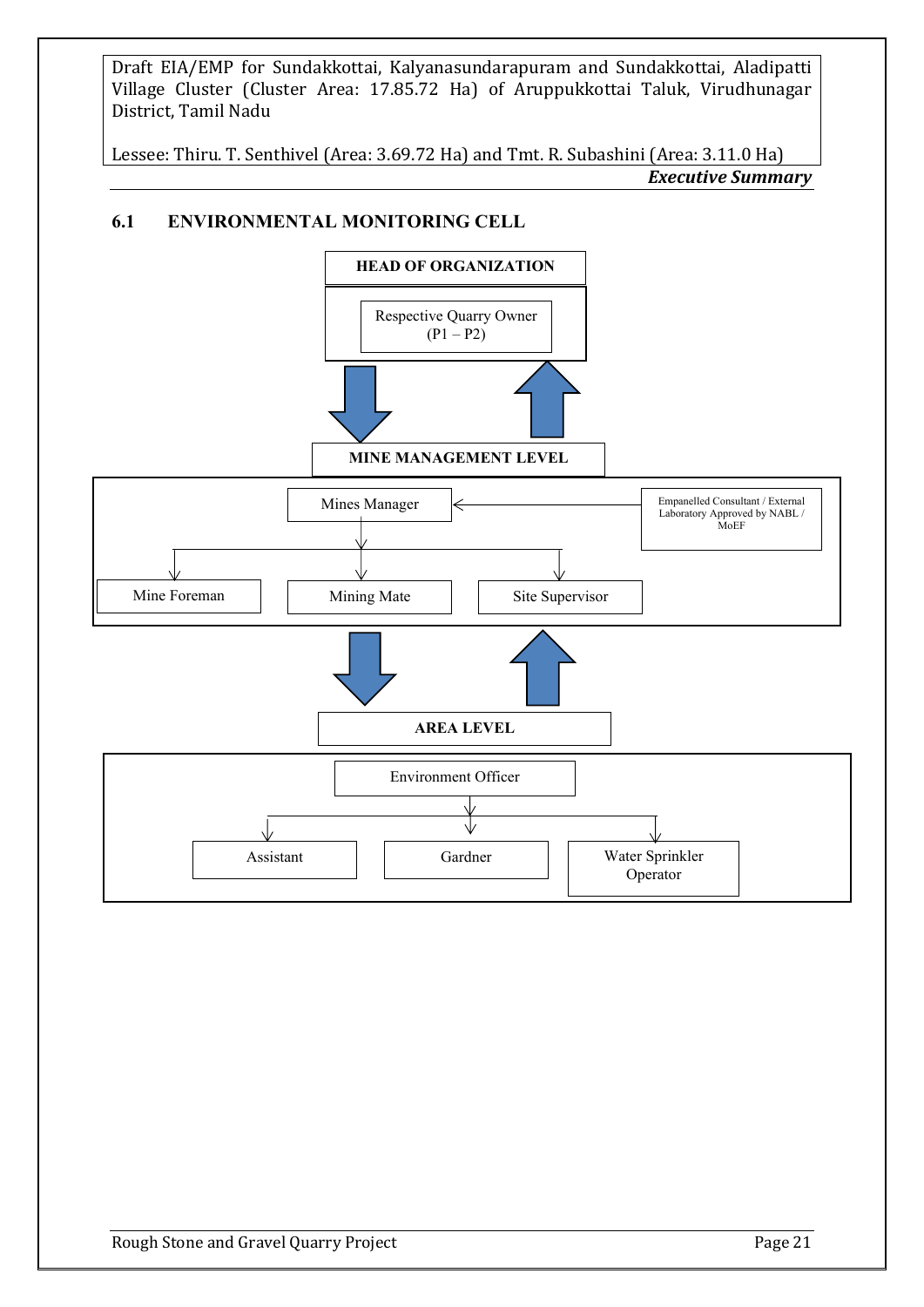Lessee: Thiru. T. Senthivel (Area: 3.69.72 Ha) and Tmt. R. Subashini (Area: 3.11.0 Ha) *Executive Summary*

|                | IN COMMON FOR PROPOSED MINE        |                                                                                |                     |                                    |                                                                                     |  |
|----------------|------------------------------------|--------------------------------------------------------------------------------|---------------------|------------------------------------|-------------------------------------------------------------------------------------|--|
| S. No.         | Environment                        | Location                                                                       |                     | Monitoring                         | Parameters                                                                          |  |
|                | <b>Attributes</b>                  |                                                                                | Duration            | Frequency                          |                                                                                     |  |
| $\mathbf{1}$   | Air Quality                        | 2 Locations (1 Core & 1 Buffer)                                                | 24 hours            | Once in 6<br>months                | Fugitive Dust,<br>$PM2.5, PM10, SO2$<br>and $NOx$ .                                 |  |
| $\overline{2}$ | Meteorology                        | At mine site before start of Air<br>Quality Monitoring & IMD<br>Secondary Data | Hourly /<br>Daily   | Continuous<br>online<br>monitoring | Wind speed, Wind<br>direction,<br>Temperature,<br>Relative humidity<br>and Rainfall |  |
| 3              | <b>Water Quality</b><br>Monitoring | 2 Locations (1SW & 1 GW)                                                       |                     | Once in 6<br>months                | Parameters<br>specified under<br>IS:10500, 1993 &<br><b>CPCB Norms</b>              |  |
| $\overline{4}$ | Hydrology                          | Water level in open wells in buffer<br>zone around 1 km at specific wells      |                     | Once in 6<br>months                | Depth in bgl                                                                        |  |
| 5              | Noise                              | 2 Locations (1 Core & 1 Buffer)                                                | $Hourly -$<br>1 Day | Once in 6<br>months                | Leq, Lmax, Lmin,<br>Leq Day & Leq<br>Night                                          |  |
| 6              | Vibration                          | At the nearest habitation (in case<br>of reporting)                            |                     | During<br>blasting<br>Operation    | Peak Particle<br>Velocity                                                           |  |
| 7              | Soil                               | 2 Locations (1 Core & 1 Buffer)                                                |                     | Once in six<br>months              | Physical and<br>Chemical<br>Characteristics                                         |  |
| 8              | Greenbelt                          | Within the Project Area                                                        | Daily               | Monthly                            | Maintenance                                                                         |  |

## **6.2 POST ENVIRONMENTAL CLEARANCE MONITORING SCHEDULE**

## 7. **ADDITIONAL STUDIES**

## **7.1 RISK ASSESSMENT**

The methodology for the risk assessment has been based on the specific risk assessment guidance issued by the Directorate General of Mine Safety (DGMS), Dhanbad, vide Circular No.13 of 2002, dated 31<sup>st</sup> December, 2002. The DGMS risk assessment process is intended to identify existing and probable hazards in the work environment and all operations and assess the risk levels of those hazards in order to prioritize those that need immediate attention. Further, mechanisms responsible for these hazards are identified and their control measures, set to timetable are recorded along with pinpointed responsibilities.

The whole quarry operation will be carried out under the direction of a Qualified Competent Mine Manager holding certificate of competency to manage a metalliferous mine granted by the DGMS, Dhanbad. Risk Assessment is all about prevention of accidents and to take necessary steps to prevent it from happening.

## **7.2 DISASTER MANAGEMENT PLAN**

The Disaster Management Plan is aimed to ensure safety of life, protection of environment, protection of installation, restoration of production and salvage operations in this same order of priorities.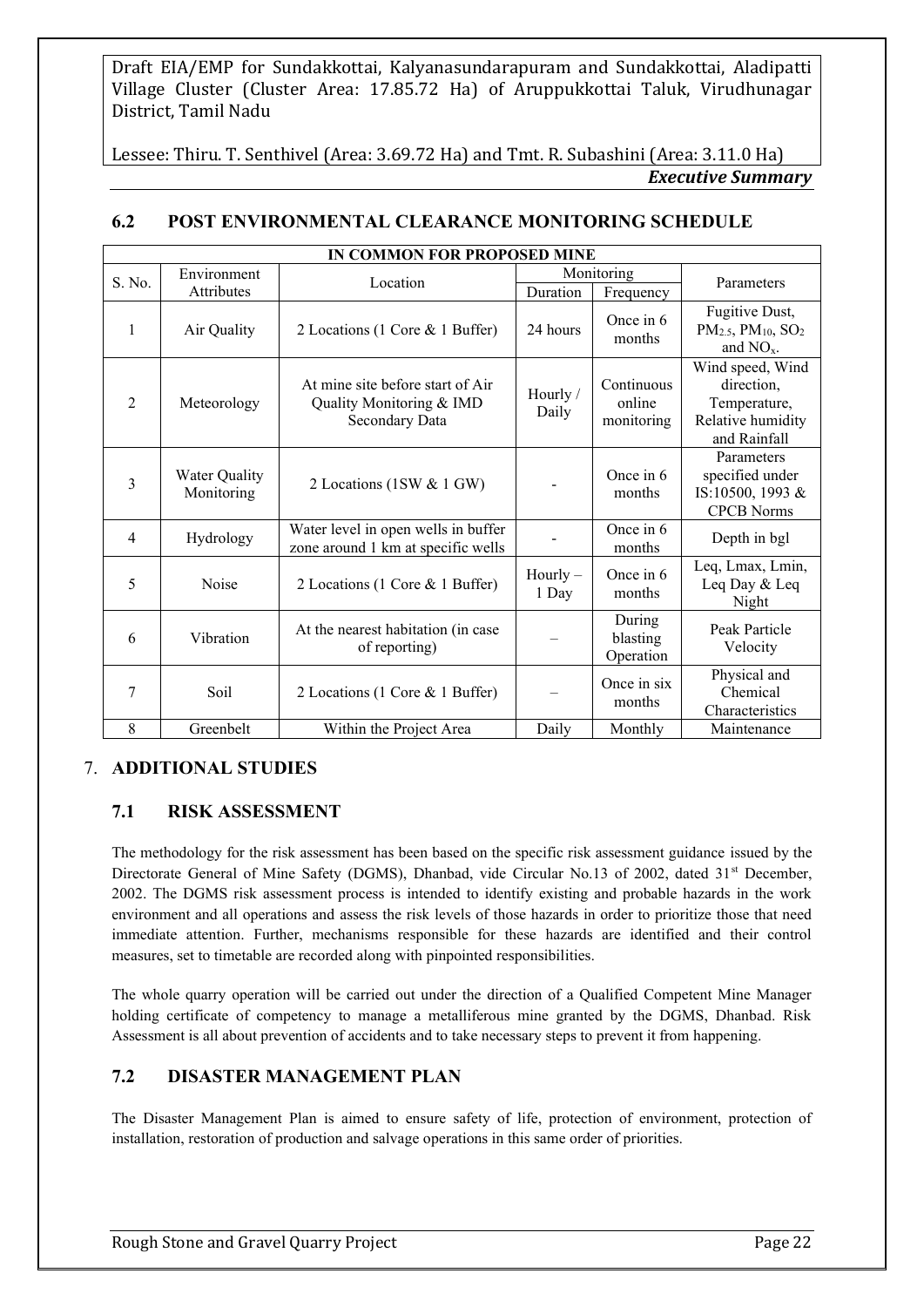Lessee: Thiru. T. Senthivel (Area: 3.69.72 Ha) and Tmt. R. Subashini (Area: 3.11.0 Ha) *Executive Summary*

The objective of the Disaster Management Plan is to make use of the combined resources of the mine and the outside services to achieve the following:

- $\overline{\phantom{a}}$  Rescue and medical treatment of casualties;
- $\overline{\phantom{a}}$  Safeguard other people;
- $\ddot{\text{ }+}\;$  Minimize damage to property and the environment;
- $\ddot{\phantom{a}}$  Initially contain and ultimately bring the incident under control;
- $\overline{\text{I}}$  Secure the safe rehabilitation of affected area; and
- Preserve relevant records and equipment for the subsequent inquiry into the cause and circumstances of the emergency

## **7.3 CUMULATIVE IMPACT STUDY**

#### **CUMULATIVE PRODUCTION LOAD OF ROUGH STONE**

| <b>Ouarry</b>    | 10 Years in m <sup>3</sup> | Per Year in m <sup>3</sup> | Per Day in m <sup>3</sup> | <b>Number of Lorry Load Per Day</b> |
|------------------|----------------------------|----------------------------|---------------------------|-------------------------------------|
| M/s T. Senthivel | 4.17.600                   | 41760                      | 139                       |                                     |
| M/s R. Subashini | 2.96.445                   | 29644                      | 99                        |                                     |
| <b>Total</b>     | 714045                     | 71404                      | 238                       | 39                                  |

#### **CUMULATIVE PRODUCTION LOAD OF GRAVEL**

| <b>Ouarry</b>    | Years in $m3$    | Per Year in m <sup>3</sup> | Per Day in $m^3$ | <b>Number of Lorry Load Per Day</b> |
|------------------|------------------|----------------------------|------------------|-------------------------------------|
| M/s T. Senthivel | 42.216 (3 vears) | 14072                      |                  |                                     |
| M/s R. Subashini | 35,044 (7 vears) | 5006                       |                  |                                     |
| Total            | 77260            | 19078                      | 64               |                                     |

#### **ANTICIPATED GROUND VIBRATIONS IN CLUSTER**

| <b>Distance from blasting</b> | R. Subashini               |           | T. Senthivel               |           |
|-------------------------------|----------------------------|-----------|----------------------------|-----------|
| site, m                       | Quantity<br>of             | PPV, mm/s | Quantity<br>of             | PPV, mm/s |
|                               | <b>Explosive/Blast, Kg</b> |           | <b>Explosive/Blast, Kg</b> |           |
| 100                           | 43                         | 13.3      | 60                         | 16.4      |
| 150                           | 43                         | 8.0       | 60                         | 9.8       |
| 200                           | 43                         | 5.5       | 60                         | 6.8       |
| 250                           | 43                         | 4.2       | 60                         | 5.2       |
| 300                           | 43                         | 3.3       | 60                         | 4.1       |
| 350                           | 43                         | 2.7       | 60                         | 3.4       |
| 400                           | 43                         | 2.3       | 60                         | 2.8       |
| 450                           | 43                         | 2.0       | 60                         | 2.5       |
| 500                           | 43                         | 1.7       | 60                         | 2.1       |
| 550                           | 43                         | 1.5       | 60                         | 1.9       |
| 600                           | 43                         | 1.4       | 60                         | 1.7       |
| 650                           | 43                         | 1.2       | 60                         | 1.5       |
| 700                           | 43                         | 1.1       | 60                         | 1.4       |
| 750                           | 43                         | 1.0       | 60                         | 1.3       |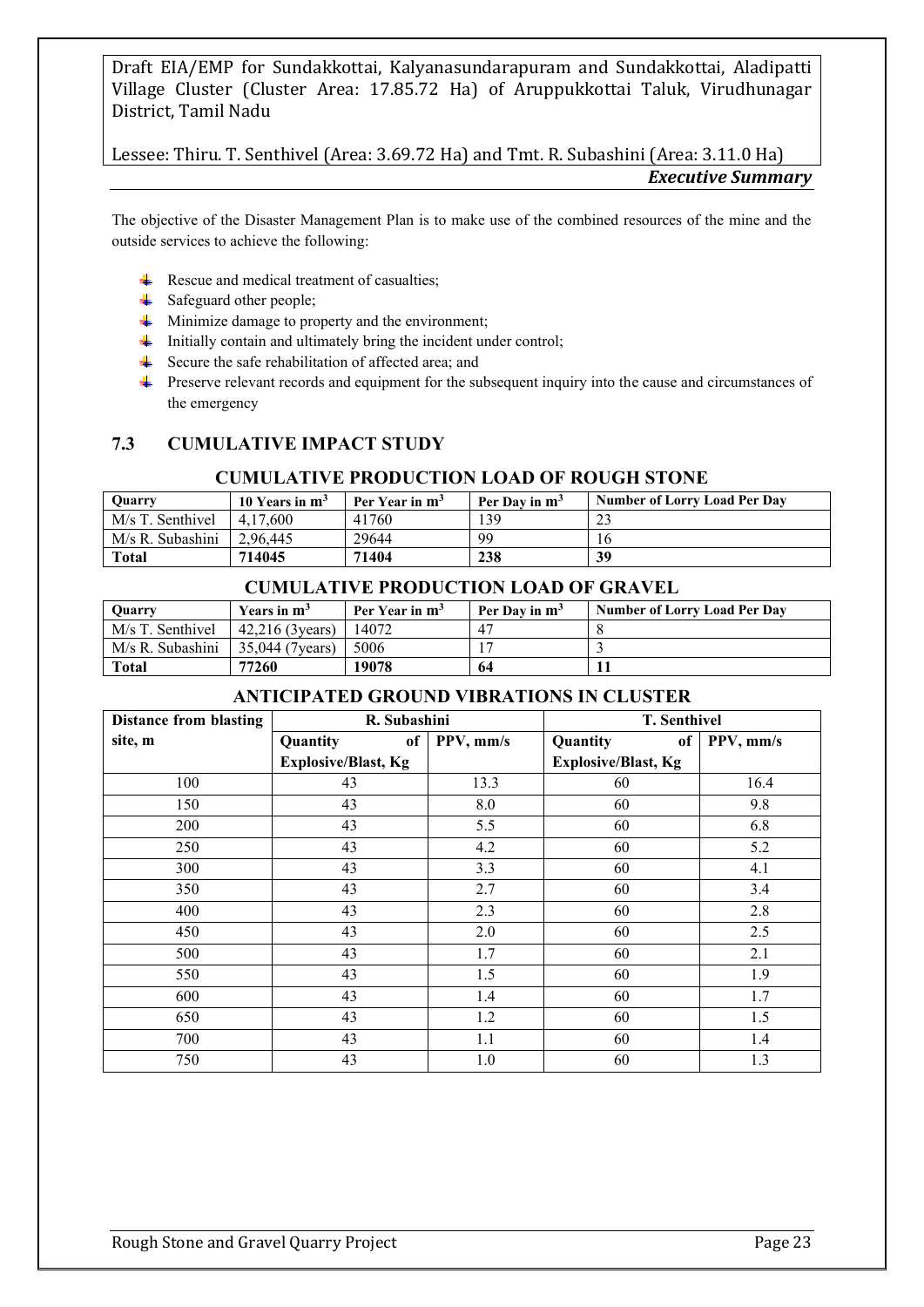Lessee: Thiru. T. Senthivel (Area: 3.69.72 Ha) and Tmt. R. Subashini (Area: 3.11.0 Ha) *Executive Summary*

#### **SOCIO ECONOMIC BENEFITS FROM CLUSTER**

As per comments during public hearing need-based CSR will be carried out while as per project cost 2% CER comes to as:

| Particulars        | Thiru. T. Senthivel | Tmt. R. Subashini |
|--------------------|---------------------|-------------------|
| CER Cost $(2.0\%)$ | Rs. $1,27,000/-$    | Rs. 1,34,000      |

| S.No                       | <b>Particulars</b>          | Thiru. T. Senthivel | Tmt. R. Subashini |
|----------------------------|-----------------------------|---------------------|-------------------|
| 1.                         | Mine Foreman/ Manager       |                     |                   |
| 2.                         | Blaster/mate                |                     |                   |
| 3.                         | Excavator-Operator & Driver | 6                   |                   |
| 4.                         | Jack hammer operator        | 12                  | 8                 |
| <b>Semi-Skilled Labour</b> |                             |                     |                   |
| 5.                         | Watchman/ Security          |                     |                   |
| <b>Unskilled Labour</b>    |                             |                     |                   |
| 6.                         | Labour & Helper             |                     |                   |
| 7.                         | Cleaner                     | 6                   |                   |
| <b>Total</b>               |                             | 32                  |                   |

#### **EMPLOYMENT BENEFITS**

#### 8. **PROJECT BENEFITS**

Two Proposed Projects for Quarrying Rough Stone at Sundakkottai Village, Kalyanayasundarapuram Village, and Aladipatti Village aims to produce cumulatively 714045 m<sup>3</sup> Rough Stone & 77260 m<sup>3</sup> of Gravel over a period of 10 Years. This will enhance the socio-economic activities in the adjoining areas and will result in the following benefits

- $\downarrow$  Increase in Employment Potential
- $\downarrow$  Improvement in Socio-Economic Welfare
- $\downarrow$  Improvement in Physical Infrastructure
- $\frac{1}{\sqrt{1-\frac{1}{\sqrt{1-\frac{1}{\sqrt{1-\frac{1}{\sqrt{1-\frac{1}{\sqrt{1-\frac{1}{\sqrt{1-\frac{1}{\sqrt{1-\frac{1}{\sqrt{1-\frac{1}{\sqrt{1-\frac{1}{\sqrt{1-\frac{1}{\sqrt{1-\frac{1}{\sqrt{1-\frac{1}{\sqrt{1-\frac{1}{\sqrt{1-\frac{1}{\sqrt{1-\frac{1}{\sqrt{1-\frac{1}{\sqrt{1-\frac{1}{\sqrt{1-\frac{1}{\sqrt{1-\frac{1}{\sqrt{1-\frac{1}{\sqrt{1-\frac{1}{\sqrt{1-\frac{1}{\sqrt{1-\frac{1}{\sqrt{1-\frac{1$

#### 9. **ENVIRONMENT MANAGEMENT PLAN**

The Environment Monitoring Cell discussed formed by the mine management will ensure effective implementation of environment management plan and to ensure compliance of environmental statutory guidelines through Mine Management Level.

The said team will be responsible for:

- $\ddot{\bullet}$  Monitoring of the water/ waste water quality, air quality and solid waste generated
- Analysis of the water and air samples collected through external laboratory
- Implementation and monitoring of the pollution control and protective measures/ devices which shall include financial estimation, ordering, installation of air pollution control equipment, waste water treatment plant, etc.
- $\uparrow$  Co-ordination of the environment related activities within the project as well as with outside agencies
- $\downarrow$  Collection of health statistics of the workers and population of the surrounding villages